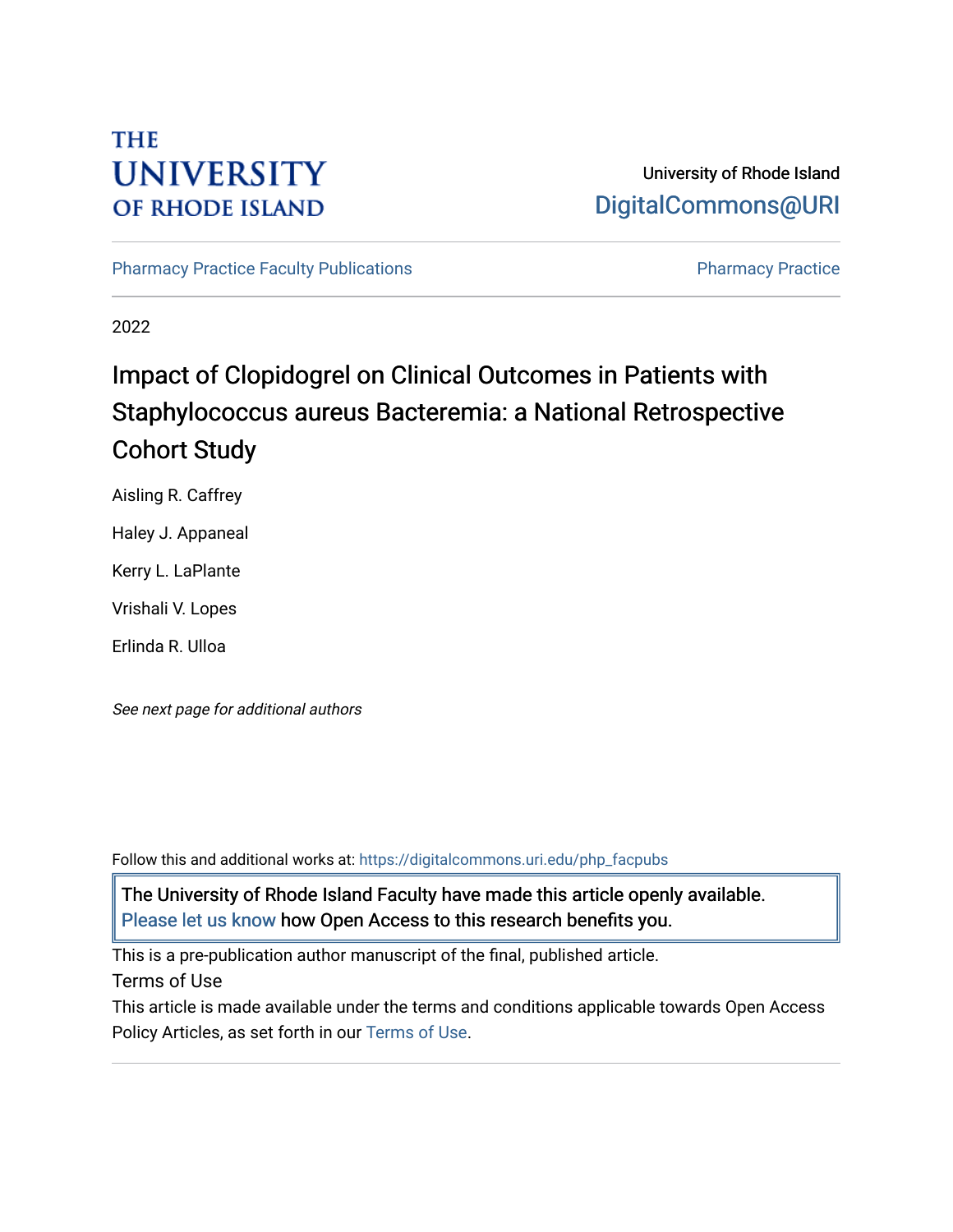## Authors

Aisling R. Caffrey, Haley J. Appaneal, Kerry L. LaPlante, Vrishali V. Lopes, Erlinda R. Ulloa, Victor Nizet, and George Sakoulas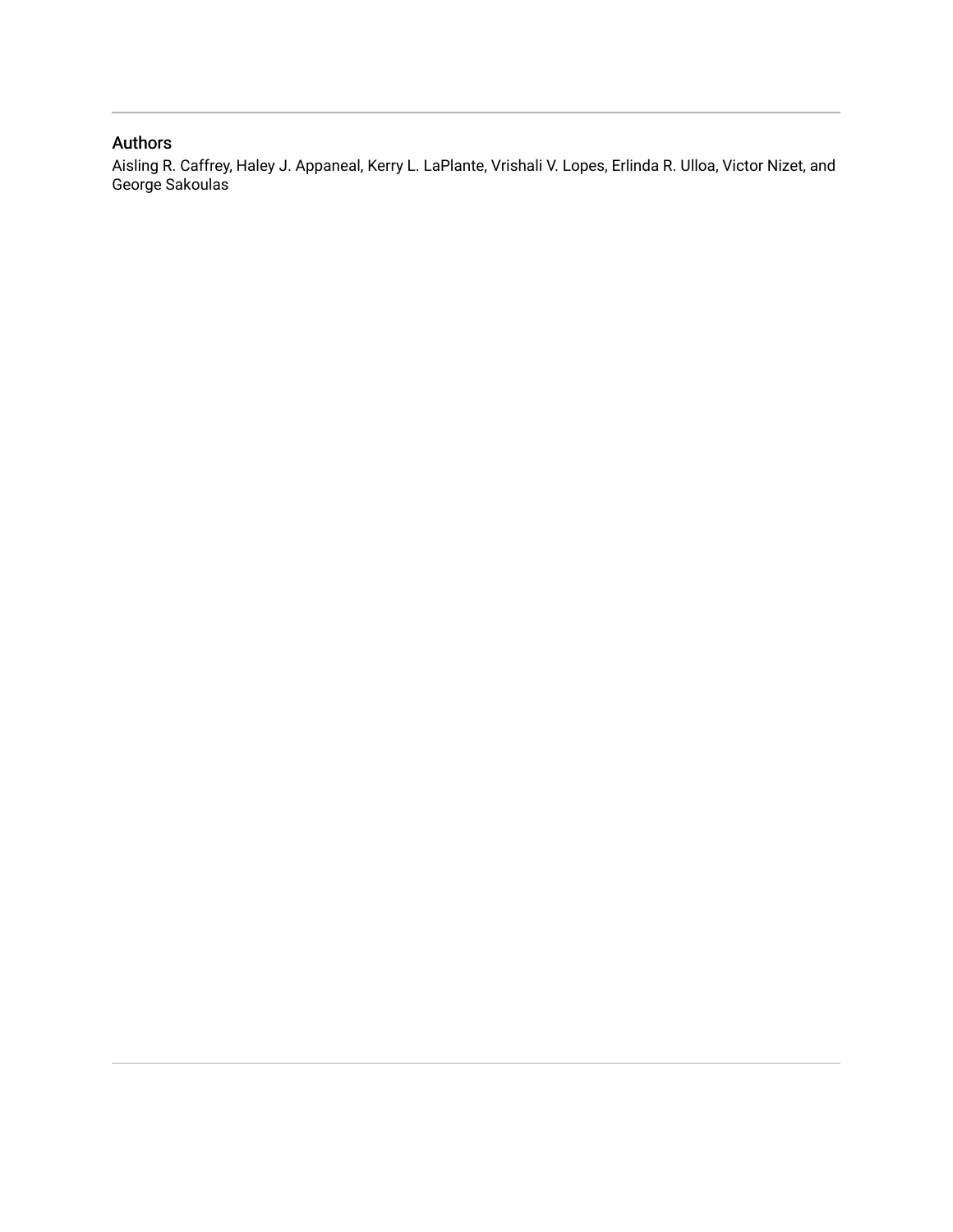## **Impact of clopidogrel on clinical outcomes in patients with** *Staphylococcus aureus* **bacteremia: A national retrospective cohort study**

Aisling R. Caffrey, PhD<sup>1-4</sup>, Haley J. Appaneal, PhD<sup>1-3</sup>, Kerry L. LaPlante, PharmD<sup>1-3, 5</sup>, Vrishali V. Lopes, MS<sup>1</sup>, Erlinda R. Ulloa, MD<sup>6-7</sup>, Victor Nizet, MD<sup>8</sup>, George Sakoulas, MD<sup>8</sup>

- 1. Infectious Diseases Research Program, Providence Veterans Affairs Medical Center, Providence, RI, United States,
- 2. Center of Innovation in Long-Term Support Services, Providence Veterans Affairs Medical Center, Providence, RI, United States,
- 3. College of Pharmacy, University of Rhode Island, Kingston, RI, United States,
- 4. Warren Alpert Medical School of Brown University, Division of Infectious Diseases, Providence, RI, United States,
- 5. School of Public Health, Brown University, Providence, RI, United States,
- 6. Department of Pediatrics, University of California Irvine School of Medicine, Irvine, CA, United States
- 7. Division of Infectious Disease, Children's Hospital of Orange County, Orange, CA, United States
- 8. University of California San Diego School of Medicine, La Jolla, CA, United States.

**ADDRESS CORRESPONDENCE:** Aisling R. Caffrey, Ph.D., M.S., Associate Professor of Health Outcomes, University of Rhode Island College of Pharmacy, 7 Greenhouse Rd., Room 265B, Kingston, RI. Aisling\_Caffrey@uri.edu

**SHORT TITLE:** Clopidogrel reduces death in S. aureus bacteremia **KEY WORDS:** Clopidogrel, P2Y12 blockade, *Staphylococcus aureus*, bacteremia, thrombocytopenia, platelets **TOTAL WORD COUNT:** 4,115 **FIGURES: 3**

**TABLES: 2**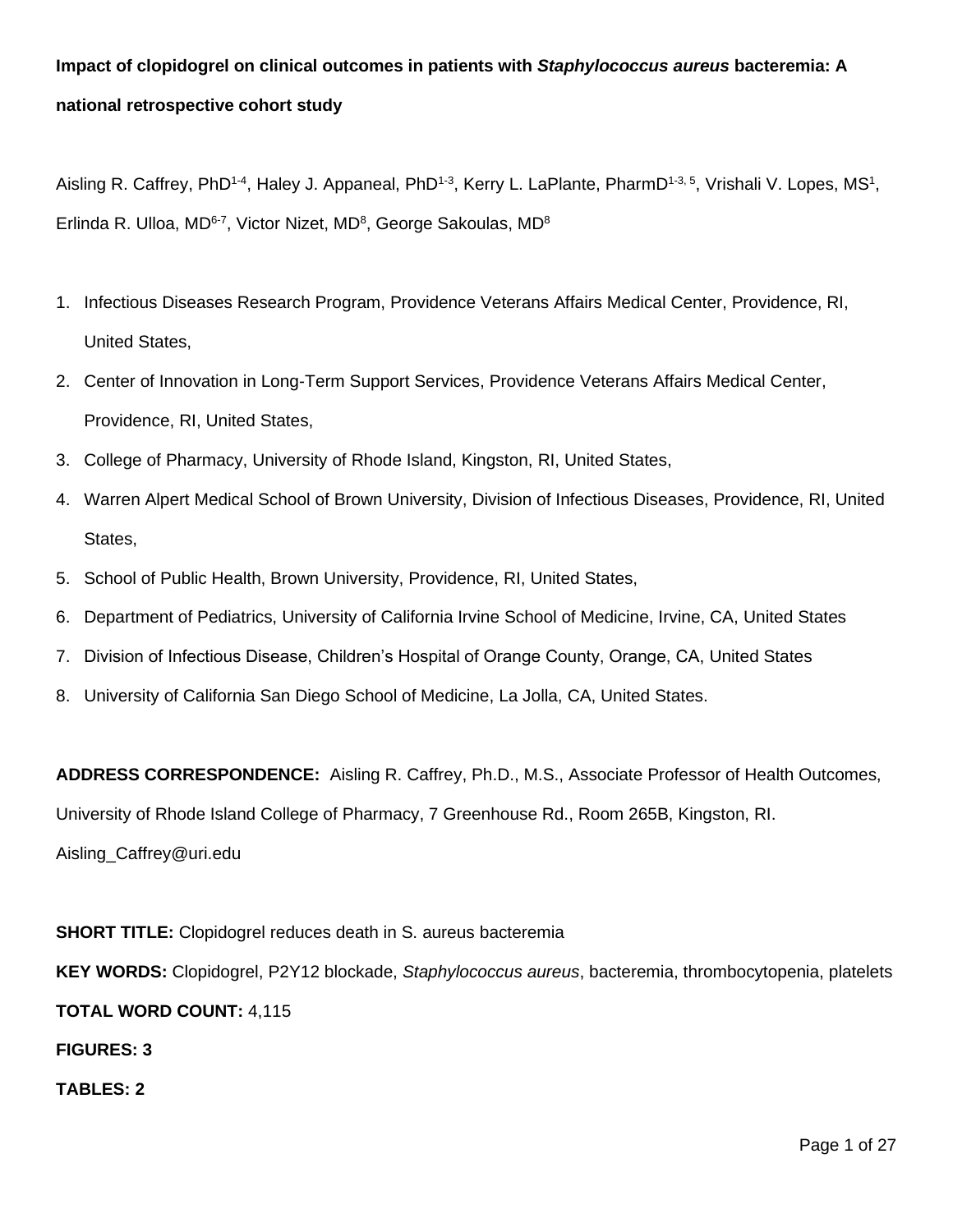#### **Abstract**

Activated platelets have known antimicrobial activity against *Staphylococcus aureus.* Accelerated clearance of platelets induced by *S. aureus* can result in thrombocytopenia and increased mortality in patients. Several recent studies suggest that P2Y12 inhibition protects platelets from accelerated clearance. We therefore evaluated the effect of P2Y12 inhibition on clinical outcomes in patients with *S. aureus* bacteremia across a large national cohort. Our retrospective cohort (2010-2018) included patients admitted to Veterans Affairs (VA) hospitals with blood cultures positive for *S. aureus* and treated with standard of care antibiotics. Employing propensity score-matched Cox proportional hazards regression models, we compared clinical outcomes in patients treated with clopidogrel for at least the 30 days prior to admission and continuing for at least five days after admission to patients without any P2Y12 inhibitor use in the year preceding admission. Mortality was significantly lower among clopidogrel users than P2Y12 inhibitor non-users (n=147 propensity score-matched pairs): inpatient mortality hazard ratio (HR) 0.11, 95% confidence interval (CI) 0.01-0.86, and 30-day mortality HR 0.43, 95% CI 0.19-0.98. There were no differences in 30-day readmission, 30-day *S. aureus* reinfection, microbiological clearance, or thrombocytopenia. Clopidogrel use at the time of infection reduced in-hospital mortality by 89% and 30-day mortality by 57% among a cohort of patients with *S. aureus* bacteremia. These results support the need to further study the use of P2Y12 inhibitors as adjunctive therapy in *S. aureus* bloodstream infections.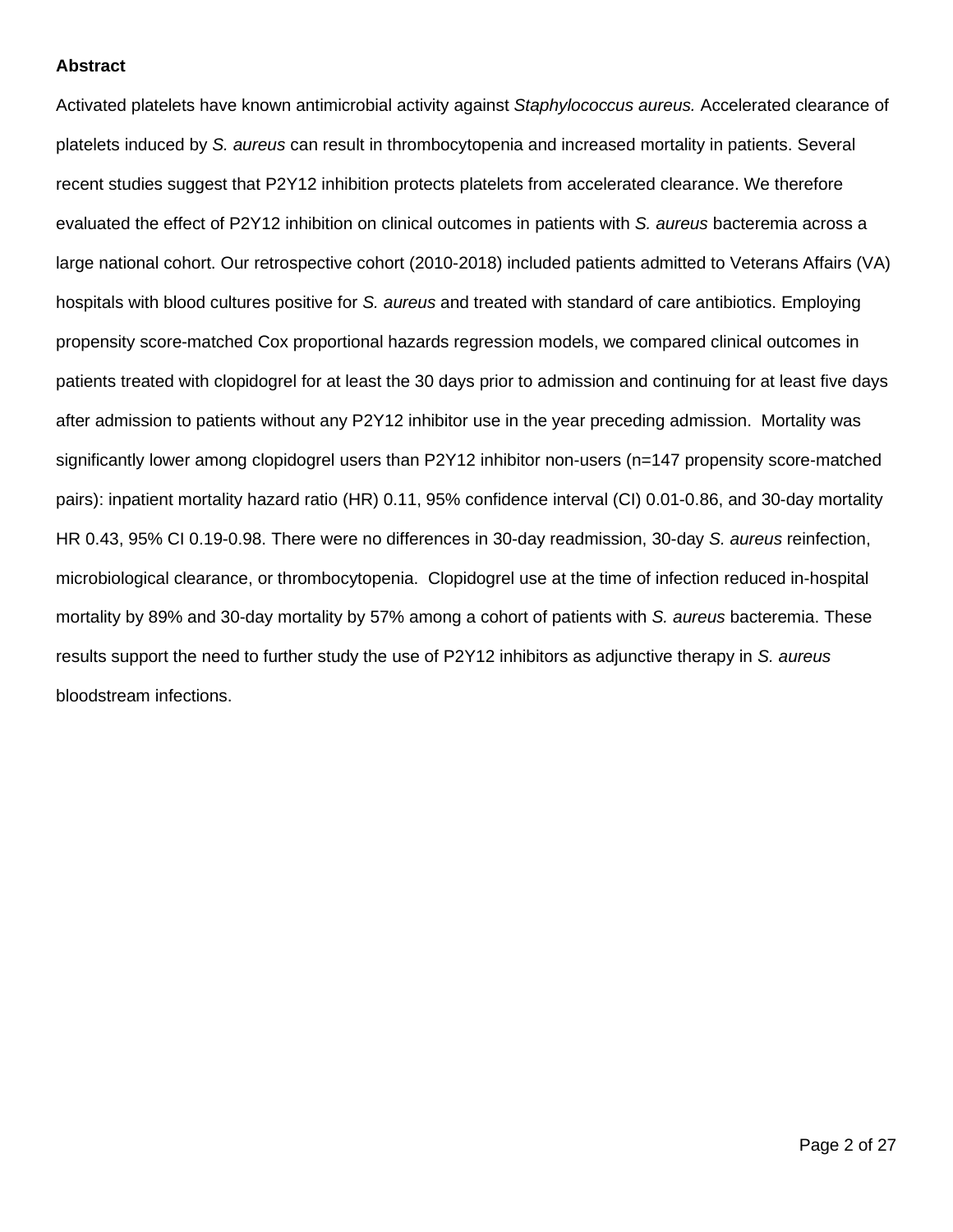#### **Introduction**

Despite appropriate and timely antimicrobial therapy, *Staphylococcus aureus* bloodstream infections often result in considerable morbidity and mortality across all age groups (1, 2). *S. aureus* strains are heterogenous in their interaction with the host via their broad repertoire of virulence factors. Targeting *S. aureus* virulence factors with adjunctive therapies may improve the clinical outcomes of patients with serious *S. aureus* infections (3). Recent evidence suggests that platelet adenosine diphosphate P2Y12 inhibitors, such as clopidogrel, ticagrelor, and prasugrel, may be repurposed as adjunctive therapy to improve outcomes in patients with *S. aureus* bacteremia(4, 5).

Ticagrelor is an anti-thrombotic agent used to prevent cardiovascular events in patients with acute coronary syndrome or a history of myocardial infarction, such as in patients receiving percutaneous coronary intervention (PCI) (5). Recent evidence suggests ticagrelor may block *S. aureus* alpha-toxin mediated platelet cytotoxicity and induced thrombocytopenia, thereby facilitating *S. aureus* bacteremia clearance by endogenous platelet-derived antimicrobial peptides and other staphylocidal platelet activities (4, 5). Further, ticagrelor prevents platelet desialylation driven by *S. aureus* alpha-toxin (5). Desialylated platelets result in enhanced platelet clearance via the hepatic Ashwell-Morell receptor (6). As platelets are a key component of innate immunity in endovascular infections, thrombocytopenia could worsen clinical outcomes in such settings. Indeed, thrombocytopenia is a strong predictor of mortality in *S. aureus* bacteremia (7, 8).

In the context of potential benefits of P2Y12 inhibition in *S. aureus* infection, we retrospectively compared clinical outcomes of patients with *S. aureus* bacteremia already on clopidogrel at the time of infection to those not on P2Y12 inhibitors. We selected clopidogrel as the exposure of interest, as it was the predominant P2Y12 inhibitor (>96%) utilized among the cohort of patients with *S. aureus* bacteremia in the VA Healthcare System during our study period.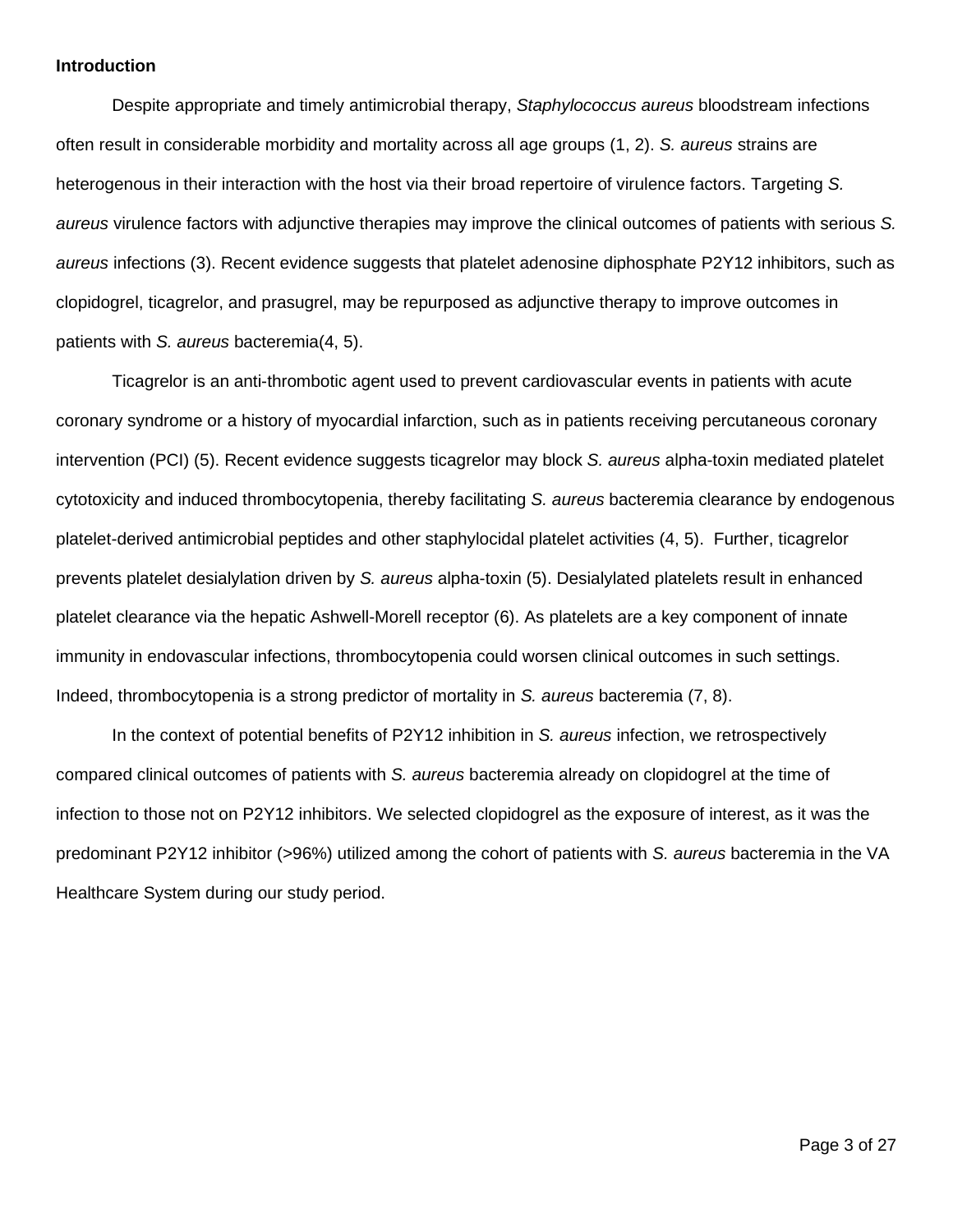#### **Materials and Methods**

Data Sources

Clinical data on hospitalizations, medical history, and post-hospitalization outcomes were obtained from national Veterans Affairs (VA) databases. The study variables were built from demographics data, microbiology and other laboratory data, diagnosis codes (International Classification of Diseases, Ninth and Tenth Revisions) from outpatient visits and inpatient stays, and pharmacy data (outpatient and inpatient) (9). This study was approved by the Institutional Review Board and Research and Development Committee of the VA Providence Healthcare System (CIRB-2014-047).

#### Study Design and Population

This retrospective cohort study included patients with *S. aureus* positive blood cultures collected from January 1, 2010, to December 1, 2018, during a hospital admission at a VA medical center. The following inclusion criteria were applied: (1) aged 18 years old or older, (2) hospitalized for more than two days, (3) survived for more than two days, and (4) cultures collected between one day before admission or one day after admission. Patients were excluded if they were not on appropriate initial antibiotic therapy within three days of the culture collection date, defined as intravenous β-lactam therapy (ampicillin-sulbactam, cefazolin, cefepime, cefotaxime, cefotetan, cefoxitin, ceftaroline, ceftazidime, ceftriaxone, doripenem, ertapenem, imipenem– cilastatin, meropenem, minocycline, nafcillin, oxacillin, and piperacillin-tazobactam) or ciprofloxacin, clindamycin, daptomycin, doxycycline, gatifloxacin, gentamicin, levofloxacin, linezolid, moxifloxacin, tetracycline, tigecycline, sulfamethoxazole-trimethoprim, or vancomycin for methicillin-susceptible S. aureus (MSSA) and ceftaroline, clindamycin, daptomycin, doxycycline, gentamicin, linezolid, minocycline, tetracycline, tigecycline, sulfamethoxazole-trimethoprim, or vancomycin for methicillin-resistant S. aureus (MRSA). Patients were also excluded if the culture was resistant to all initial antibiotic therapies received. In the case of multiple hospital admissions during the study period, only the first admission was selected for analysis.

#### Exposure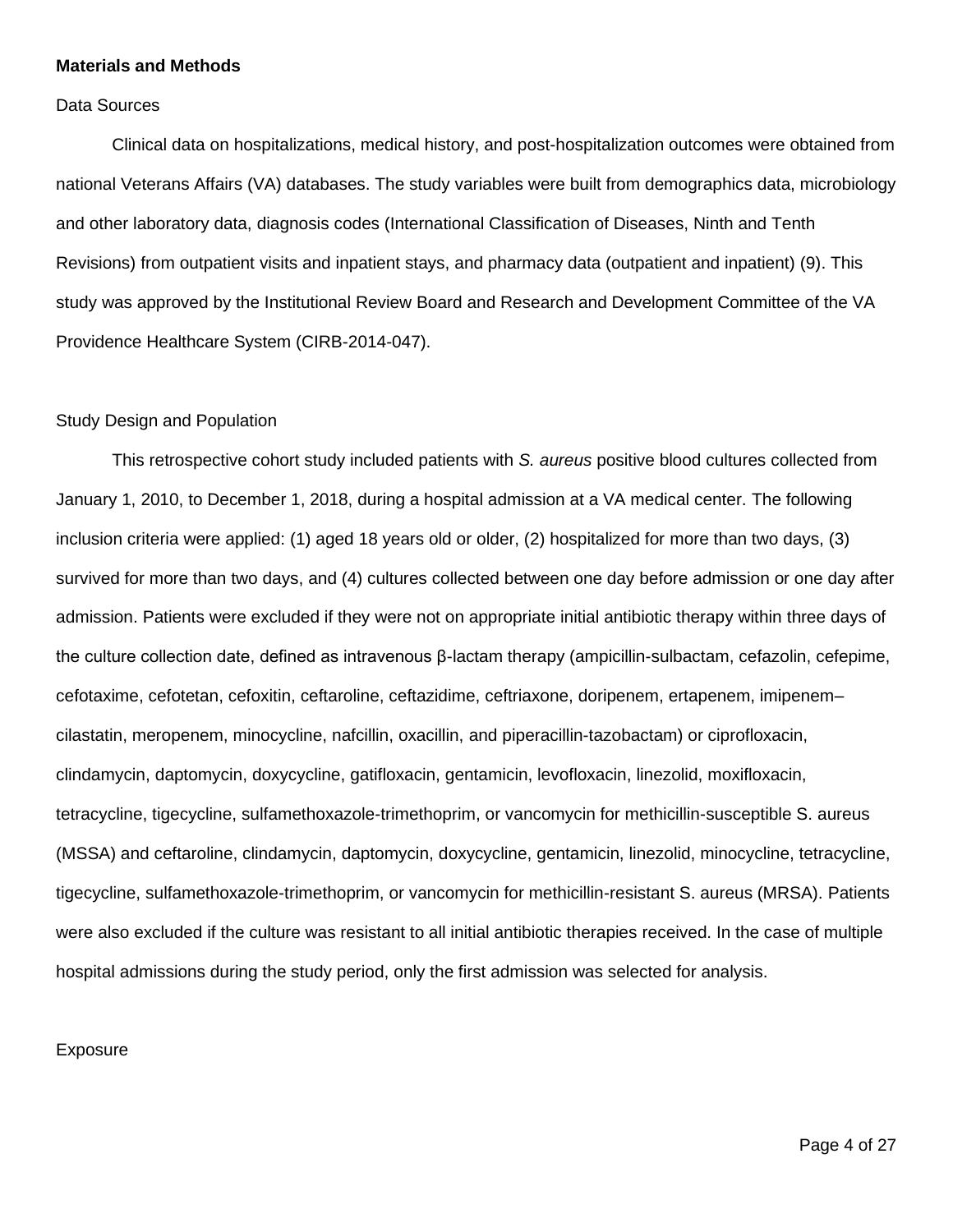To capture patients already on clopidogrel at the time of *S. aureus* infection and continuing clopidogrel as antibiotic therapy was initiated, we identified patients on clopidogrel for at least 30 days before admission with continued use for at least five days after admission. Patients on prasugrel (n=5) and ticagrelor (n=9) were not included in the study due to these low numbers.

P2Y12 inhibitor non-users included patients without any P2Y12 inhibitor use (clopidogrel, ticlopidine, ticagrelor, prasugrel, cangrelor) in the year before admission through discharge. Additionally, non-users included those surviving at least five days to correspond with the treatment group.

#### Outcomes

Outcomes evaluated included time to in-hospital mortality and mortality inside or outside the hospital within 30 days of admission. Mortality was defined as death due to any cause. During the admission, we assessed time to microbiological clearance, defined as a negative follow-up blood culture, among patients with follow-up blood cultures, and time to thrombocytopenia, defined as a follow-up platelet count <150,000/μL, among patients with follow-up platelet counts. Moderate thrombocytopenia was defined as a platelet count <100,000/μL. We also evaluated time to *S. aureus* reinfection and readmission within 30 days of hospital discharge.

#### **Covariates**

Covariates evaluated included demographics, clinical characteristics, and medical history (Table 1). Clinical characteristics and medical history consisted of any indications or contraindications for P2Y12 use, current treatment specialty, source of admission, antibiotic treatment, the timing of culture collection from admission, concomitant medications with antiplatelet activity, such as aspirin and statins, and adjunctive therapies that may improve patient outcomes, such as oseltamivir (5), previous healthcare exposures, antibiotic exposures, and infections, coinfections with other organisms, comorbidities in the prior year and comorbidity burden (Elixhauser score).

#### Statistical Analyses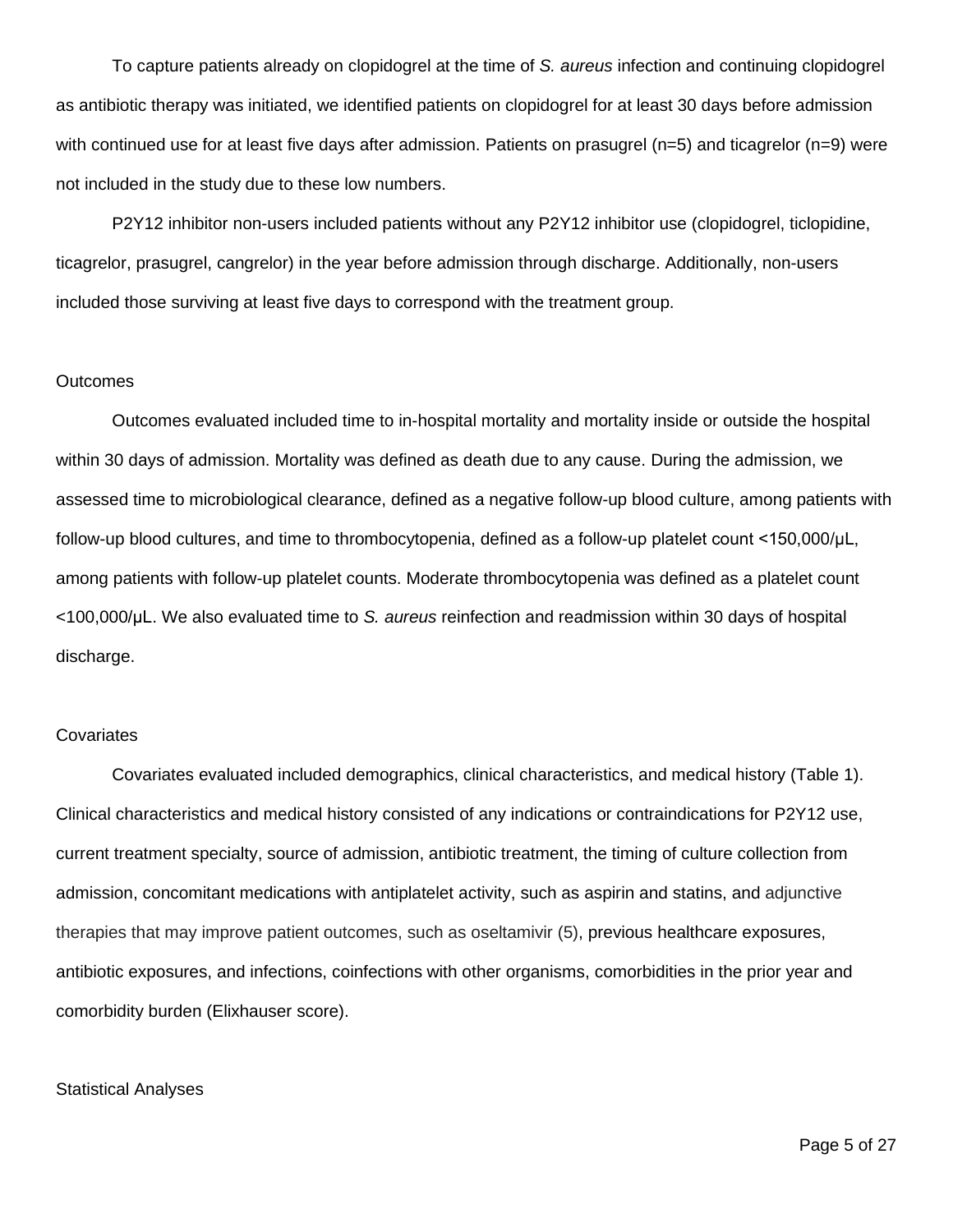Differences in demographics, clinical characteristics, and medical history were compared between clopidogrel users and P2Y12 inhibitor non-users using chi-square or Fisher exact test for categorical variables and t-test or Wilcoxon rank-sum test for continuous variables. Propensity scores were developed for exposure to clopidogrel users compared with P2Y12 inhibitors, as a function of all known confounders and potential confounders associated with exposure and clinical outcomes. (8, 10) Likelihood ratio testing was used to identify variables independently associated with both exposure and clinical outcomes. Propensity scores were developed using unconditional logistic regression with manual backward stepwise elimination, and assessed for the absence of multi-collinearity and goodness of fit. We matched clopidogrel users to P2Y12 inhibitor nonusers on their propensity score using nearest neighbor matching within a caliper of 0.0001. We assessed absolute standardized differences before and after matching to assess balance of potential confounders.(11) Common support of the propensity score was assessed visually.(11, 12) Unadjusted and matched hazard ratios (HRs) and 95% confidence intervals (CIs) were calculated using Cox proportional hazard regression models. Any variable with an absolute standardized difference greater than 0.2 after matching, was assessed in the Cox model and retained if statistically significant. We conducted stratified analyses by baseline platelet count and MRSA/MSSA status. SAS software v.9.2 (SAS Institute, Cary, NC) was used for all analyses.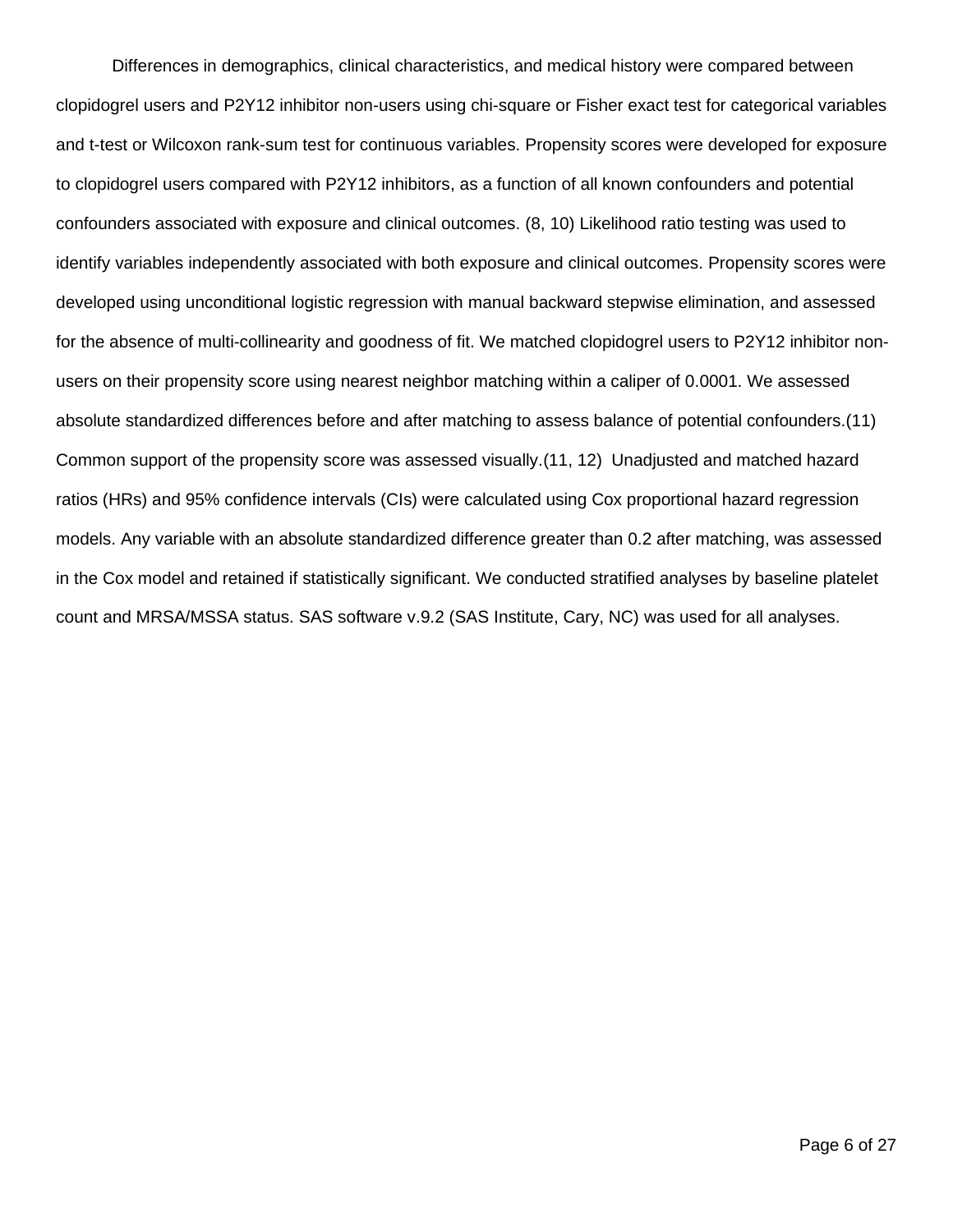#### **Results**

Our VA-based study included 355 clopidogrel users and 11,144 non-users, all with *S. aureus* bacteremia, with mean respective ages of 69 (+/- SD 10) and 66 (+/- SD 13) years, and comprised of >97% males. Demographics and patient characteristics for the overall cohort and the propensity score-matched cohort are presented in Table 1. All variables included in the propensity score can be found in the footnote of Table 2 and Supplemental Table 1. Propensity scores of the clopidogrel users and non-users demonstrated complete overlap (Supplemental Figure 1: Common support of the propensity score). Patient characteristics were well balanced in the propensity score-matched cohort (147 matched pairs). Absolute standardized differences before and after matching can be found in Supplemental Table 1.

#### Platelet Counts

There were no differences in mean platelet counts between clopidogrel users and P2Y12 inhibitor nonusers at the time of hospital admission in both the overall and propensity score-matched cohorts. The median platelet count was similar in clopidogrel users (206,000/μL, interquartile range [IQR]149,000-283,000) and P2Y12 inhibitor non-users (212,000/μL, IQR 146,000-296,000, p=0.42) in the overall cohort. Figure 1 displays the similar mean daily platelet counts during admission for clopidogrel users and P2Y12 inhibitor non-users in the overall and propensity score-matched cohorts. Clopidogrel users and P2Y12 inhibitor non-users both demonstrated a nadir in the first 48 hours after hospitalization, followed by a steady rise peaking at 10-14 days, and mild decline hitting a plateau at three weeks and beyond in both the overall and propensity score-matched cohorts.

#### Clinical Outcomes

Table 2 presents clinical outcomes in clopidogrel users compared with P2Y12 inhibitor non-users. The inpatient mortality rate was 7.8% in the study population (n=893/11,499). Among the propensity score-matched cohort, mortality was significantly lower among clopidogrel users: inpatient mortality hazard ratio (HR) 0.11, 95% confidence interval (CI) 0.01-0.86, and 30-day mortality HR 0.43, 95% CI 0.19-0.98. Kaplan-Meier survival curve of inpatient mortality and 30-day mortality in the propensity score matched cohort are presented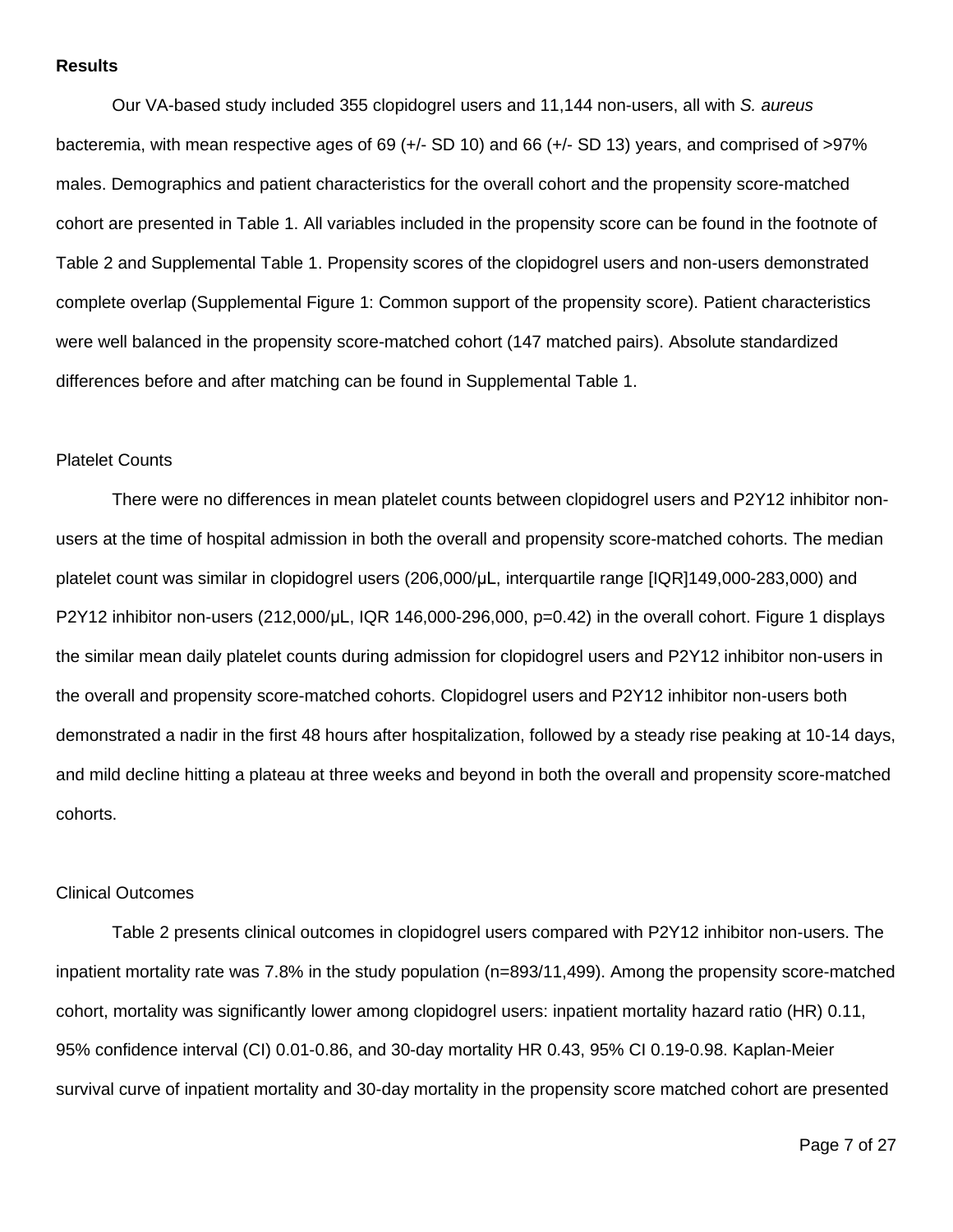in Figures 2 and 3. There were no other significant differences in clinical outcomes, including microbiological clearance (HR 0.87, 95% CI 0.62-1.21) or thrombocytopenia (HR 0.90, 95% CI 0.57-1.40) during the admission or readmission (HR 0.93, 95% CI 0.54-1.60). The median length of bacteremia among patients with follow-up cultures was 2 days in both groups.

Clinical outcomes were assessed by baseline platelet counts, stratified by <100,000/μL and ≥100,000/μL. The number of patients with moderate thrombocytopenia (platelet count <100,000/μL) represented only 10.0% (n=1,153) of clopidogrel users and P2Y12 inhibitor non-users. In the stratified analyses by baseline platelet count and MSSA/MRSA, no statistically significant differences in any of the clinical outcomes evaluated were noted between clopidogrel users and P2Y12 inhibitor non-users among the propensity score-matched cohort (Supplemental Tables 2-4), including 30-day mortality in patients with baseline platelet count ≥100,000/μL (HR 0.56, 95% 0.25- 1.27), MSSA infection (HR 0.38, 95% 0.10- 1.41), and MRSA infection (HR 0.20, 95% 0.02- 1.71).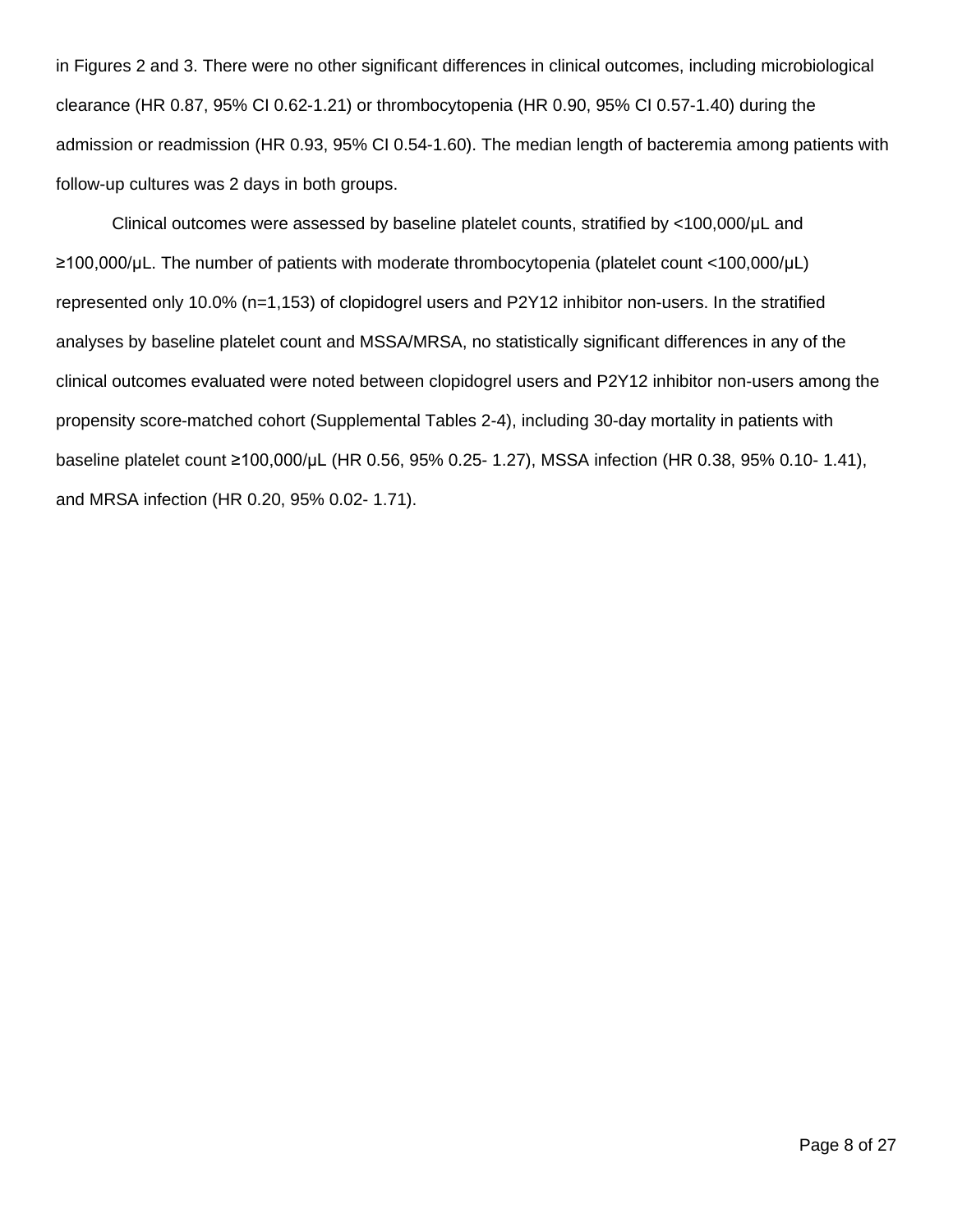#### **Discussion**

We found that among patients with *S. aureus* bacteremia in VA medical centers, those already on P2Y12 inhibitors (specifically clopidogrel as the preferred P2Y12 inhibitor used in the VA) before hospital admission and continued through the initial 5-day period of antibiotic treatment had an 89% lower risk of inpatient mortality and 57% lower risk of 30-day mortality than patients who were not exposed to any P2Y12 inhibitors during the admission or the year prior. These findings build further upon data provided by prior studies that the repurposing of P2Y12 inhibitors in treating *S. aureus* bacteremia should continue to be studied, particularly the newer agents (4, 5).

Our results are encouraging, as despite appropriate antibiotic therapy, mortality from *S. aureus* bacteremia can still be as high as 10-20% (13). Therefore, there is ample room for improved therapy, including adjunctive approaches that attenuate *S. aureus* virulence factor effects on the host and/or enhance innate host immunity against the pathogen. Our results advance recent findings that the P2Y12 inhibitor ticagrelor may augment platelet-mediated killing of *S. aureus* and possibly protect platelets from alpha-toxin mediated injury and/or accelerated clearance (4, 5). We found positive effects of clopidogrel continuation early in the hospital course on mortality in patients with *S. aureus* bacteremia, when the effect of antimicrobial therapy on reducing inoculum would not yet have taken effect and where alpha-toxin production may be most impactful in driving the clinical presentation. Indeed, pathogen and infection-specific factors, which we controlled for with propensity-score matching, weighs much more heavily on early mortality compared to later on in patients with *S. aureus* bacteremia (10).

Despite the observed benefit on mortality in *S. aureus* bacteremia with clopidogrel, some additional questions were raised by our study. We observed no differences in risk of thrombocytopenia or in mean platelet counts between clopidogrel users and P2Y12 inhibitor non-users. Given that P2Y12 inhibitors have been shown to protect platelets from alpha-toxin desialylation and clearance, the benefit of clopidogrel would perhaps have been anticipated to be driven by reduced thrombocytopenia risk and/or higher platelet counts at the time of clinical presentation of *S. aureus* bacteremia in patients taking it (6-8). However, this did not appear to be the case as both clopidogrel users and P2Y12 inhibitor non-users showed a similar drop in platelet counts at admission, achieving a nadir around 48 hours and then climbing (Figure 2). Nevertheless, P2Y12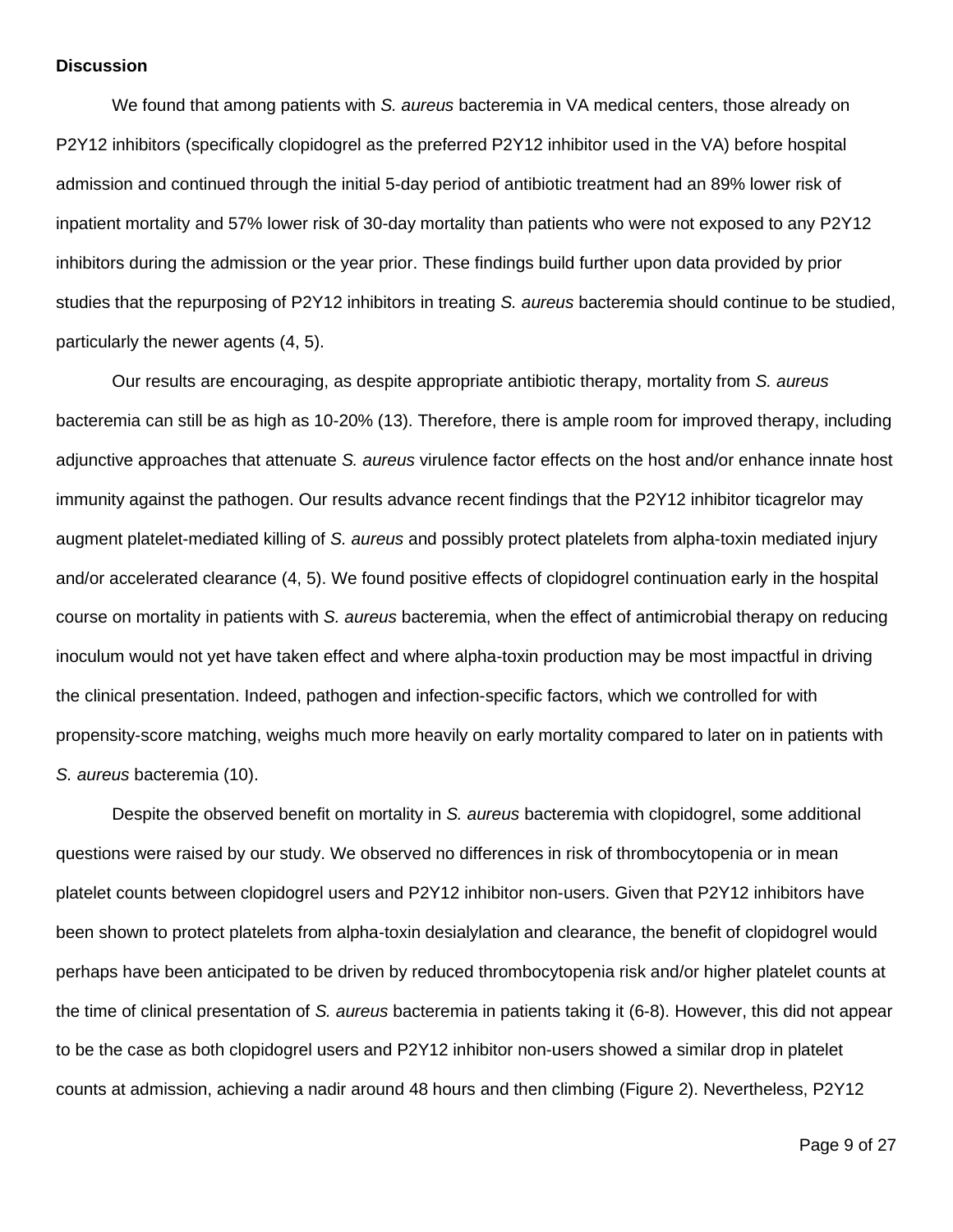inhibitors have been shown to directly enhance the platelet-mediated killing of *S. aureus* in vitro, independent of platelet count (4, 5). This enhancement of platelet-driven *S. aureus* killing may play a role in benefiting treatment at the beginning of hospitalization, where platelet counts were observed to drop approximately 20- 25% in all groups. It was not immediately clear whether the benefit on clinical outcomes in clopidogrel users compared with P2Y12 inhibitor non-users seen would persist beyond the hospitalization, as there was no difference in readmission and reinfection at 30 days between groups. It may be possible that initial protective effects wane, impacting attributable mortality and other clinical outcomes as a direct cause of *S. aureus* bacteremia, which does not continue through to indirect non-attributable causes of death and other outcomes at later time points (13, 15).

We also did not observe any difference in microbiological clearance between the groups. Limited previous work has demonstrated that despite ticagrelor having no direct bactericidal activity, the drug has boosted platelet killing of MSSA at concentrations attainable through standard dosing (4). As such, since in our study there was no difference in thrombocytopenia or in mean platelet counts between the groups, our results related to microbiological clearance correspond with the current literature. Additionally, our findings may be related to the evaluation of chronic clopidogrel use on microbiological clearance, as compared to incident, or new, use. In a case report of a patient with a complex MSSA endovascular infection and accompanying thrombocytopenia, the initiation of ticagrelor on day 5 was associated with rapid blood culture clearance the next day and an increase in platelet count into the low normal range (4). Future work should explore whether the therapeutic benefit of PGY12 inhibition on clinical outcomes in patients with *S. aureus bacteremia* is impacted by the timing of initiation of the PGY12 inhibitor (new versus chronic use).

Identifying adjunctive therapies which target *S. aureus* virulence factors or enhance innate immunity in patients with *S. aureus* bacteremia is important, not just to improve patient outcomes but also to increase the understanding of the pathophysiology of the disease that may lead to novel future therapeutics. Prior studies suggest that utilizing P2Y12 inhibitors to enhance the innate immune host defense by boosting plateletmediated *S. aureus* killing are further supported by these findings (4, 5). However, these findings also suggest study designs must be carefully planned and thought out because P2Y12 inhibitors may not offer benefit to all patients with *S. aureus* bacteremia and, indeed, perhaps in only a small subset of patients. *S. aureus*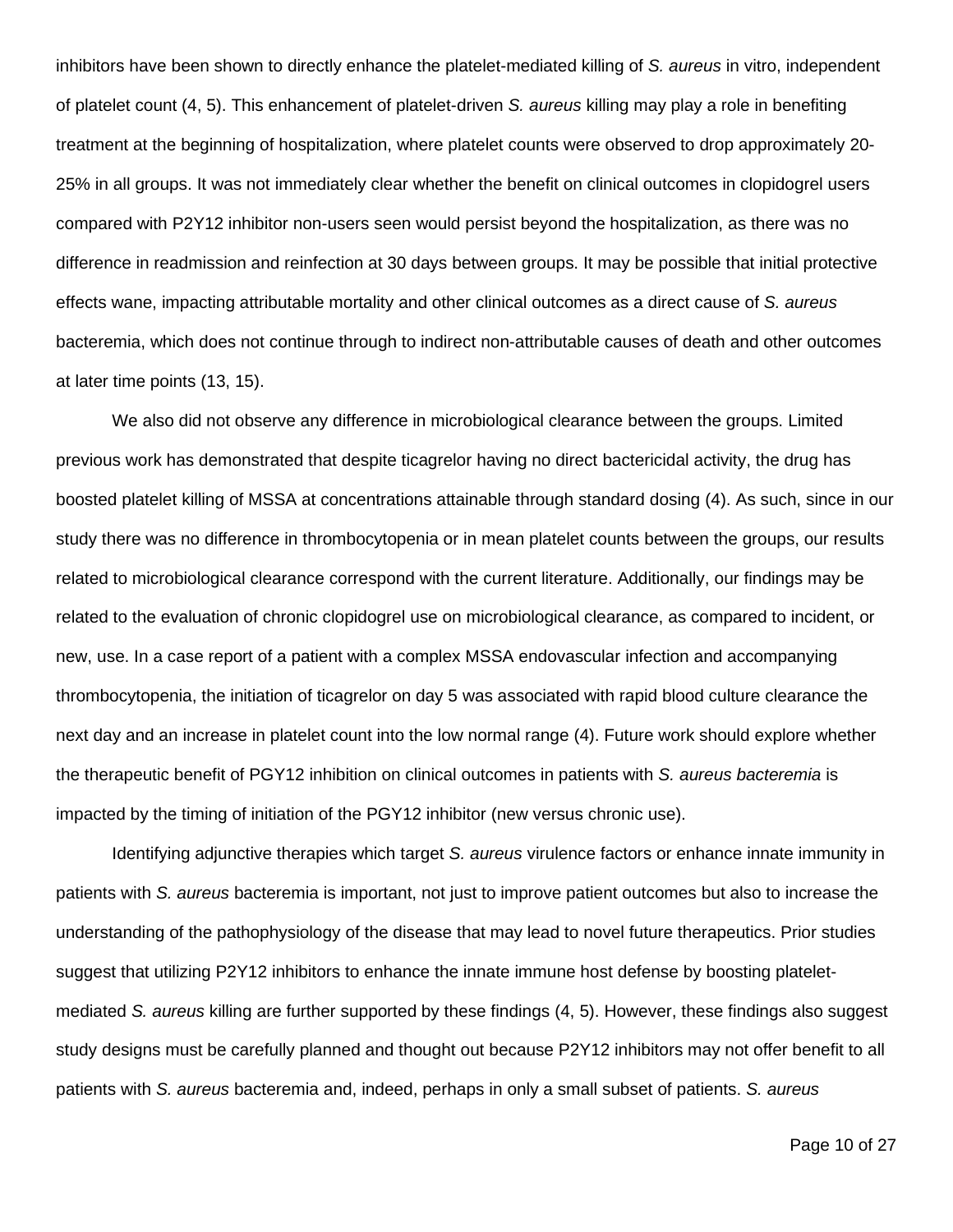bacteremia represents a heterogenous group of infections, the final common pathways of which result in the presence of *S. aureus* in the bloodstream (16). Some infections are based in the vascular system, while others are secondary to invasive infections, such as skin, soft tissue, lung, and other sites (16). *S. aureus* strains themselves differ widely in their production of virulence factors, including alpha-toxin (5). Additionally, there is a growing repertoire of P2Y12 inhibitors of varying potency and pharmacokinetic profiles. This study focused on the older generation P2Y12 inhibitor, clopidogrel, but newer agents such as ticagrelor or cangrelor may offer a more robust clinical effect. Cangrelor appears particularly entertaining in the acute care setting given its parenteral administration and shorter half-life, a positive attribute if a hemorrhagic complication should emerge and therapy needs to be immediately discontinued (17). While we did not assess hemorrhagic complications, we did not observe a difference in thrombocytopenia between clopidogrel users and non-users. Future studies should assess hemorrhagic concerns, given the strong possibility of metastatic infection in patients with *S. aureus* bacteremia, particularly to the brain. Given the concern of metastatic infection that may be present in patients with left-sided endocarditis, we would advocate for an initial clinical trial of P2Y12 inhibitors in patients with right-sided endocarditis, especially with concomitant thrombocytopenia where the host platelet-mediated innate defense against *S. aureus* is highly compromised but particularly relevant and would require therapeutic assistance.

There are some potential downsides to P2Y12 inhibition in the treatment of *S. aureus* bacteremia. Although P2Y12 inhibitors protect platelets from alpha-toxin desialylation and clearance, previous work has demonstrated that cangrelor (a specific P2Y12 antagonist) mitigated platelet staphylocidal response by blocking platelets from releasing granular-based antimicrobial peptides (platelet microbicidal proteins and platelet kinocidins).(4, 5, 18) Additionally, alpha-toxin release and lysis of platelets may have a salutary response against *S. aureus* by evoking release of platelet antimicrobial peptides.(19)

There are some limitations to our study. The first is that our study cohort included patients with *S. aureus* bacteremia who were already on clopidogrel prior to admission, as opposed to patients in a clinical trial who may be initiated on clopidogrel therapy at the time of *S. aureus* bacteremia diagnosis. We included patients already on clopidogrel, as the inclusion of those newly initiated on P2Y12 inhibitors may introduce selection bias where those started on clopidogrel may have been less sick and/or physicians decided to be

Page 11 of 27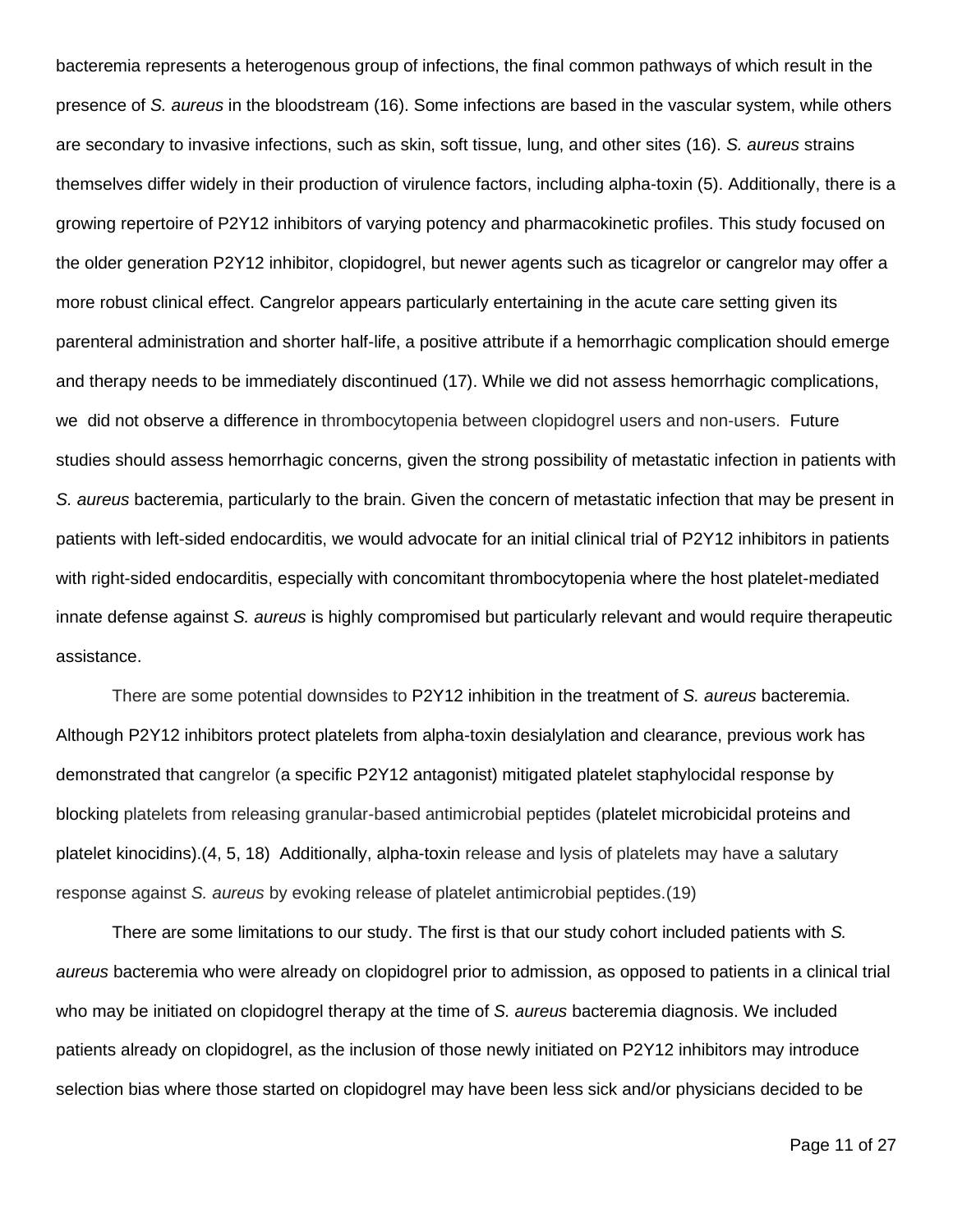more aggressive with antiplatelet therapy in the setting of the central nervous system and/or cardiac diseases or procedures, such as endovascular stents. However, our study cohort of current clopidogrel users may be at different risk for hemorrhagic complications than those newly initiated on clopidogrel in a clinical trial. For example, the initiation of aspirin treatment was trialed in patients with infective endocarditis to reduce embolic risk, based on the knowledge that this metric was significantly reduced in patients already on aspirin at the time of the diagnosis.(20) In clinical trials, the addition of aspirin did not reduce the risk of embolic events but actually was associated with an increased risk of bleeding.(20) Moreover, our study cohort also required clopidogrel users to be continued on the drug for at least 5 days after admission, therefore potentially excluding those who may have been doing poorly and had their chronic medications stopped on admission.

Another major concern is the inability to control for all factors that contribute to confounding between patients with *S. aureus* bacteremia receiving clopidogrel versus non-P2Y12 inhibitor users. We used propensity score matching to mitigate the impact of confounding between the treatment groups. While our propensity score included observed and known confounders related to clopidogrel use versus non-P2Y12 use, including demographics, comorbidities, contradictions/indications, concomitant antithrombotic agents, prior healthcare exposures, and other clinical characteristics, there is the potential for residual confounding due to other unmeasured factors. For example, severity not captured by intensive care treatment, concomitant diagnosis codes, and clinical characteristics or easier to clear syndromes, such as peripheral vascular catheter-associated *S. aureus* bacteremia, may cause residual confounding. We could not assess why patients in the comparison group were not on P2Y12 therapy, if indicated, and could also not assess clopidogrel metabolism. As such, another interpretation could be that among patients who have the same predicted probability of receiving clopidogrel therapy, actually being on clopidogrel may be protective against mortality, in patients who can metabolize clopidogrel. Also, while we matched patients on baseline platelet count, we did not assess mean platelet volume (MPV), which correlates with platelet function and activation. Additionally, we assessed all cause-mortality and therefore underlying health status or coinfections may have impacted mortality. However, we did control for underlying conditions and coinfections in the propensity score model. Due to the retrospective nature of our study, we do not have detailed microbial characterization of the *S. aureus* strain, which is a limitation due to the highly heterogeneous nature of *S. aureus* in terms of virulence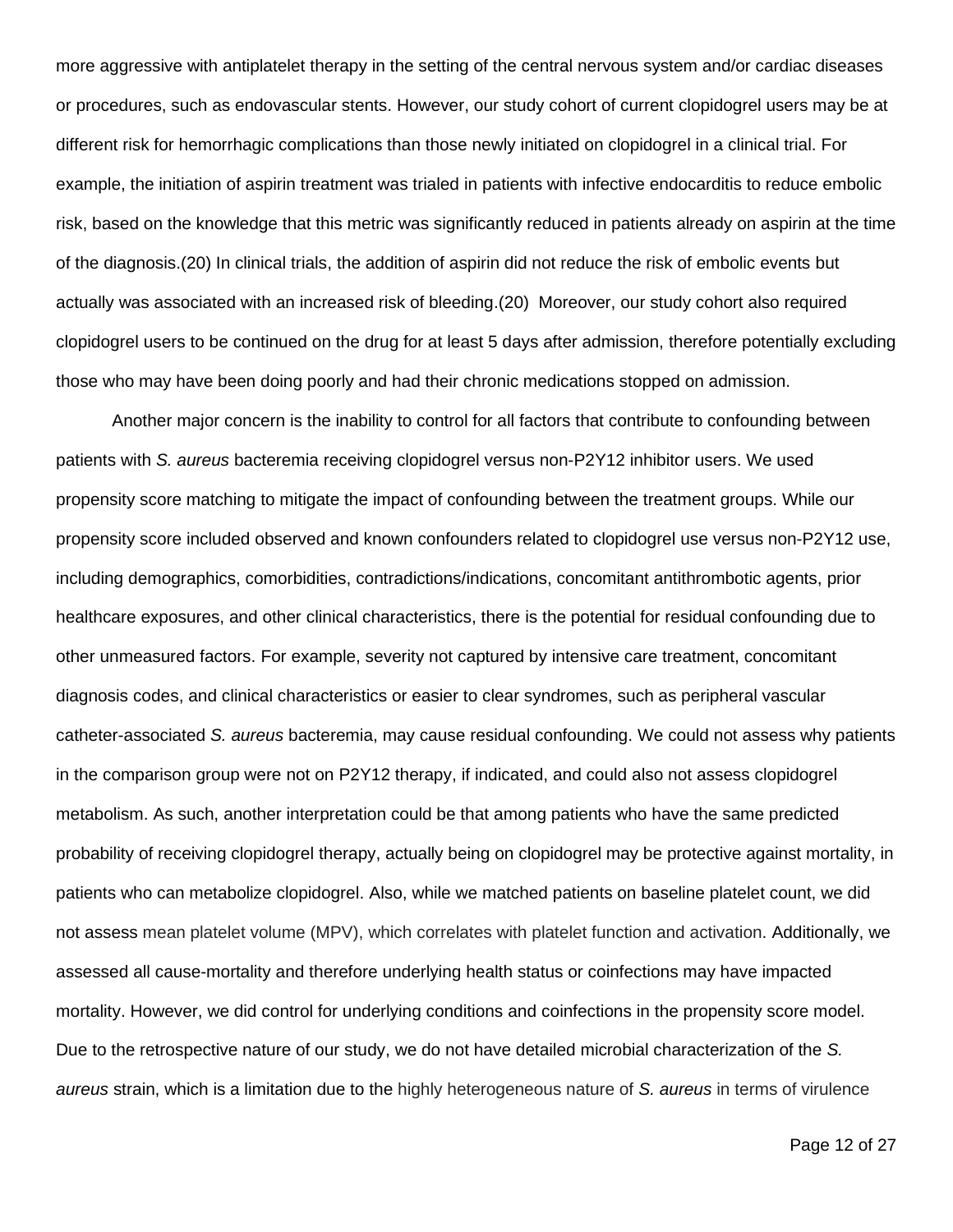and toxin production. Additionally, we defined microbiological clearance as a negative follow-up blood culture, but patients may or may not have had a bacterial clearance of infection at their principal site of infection. Finally, the VA population consists primarily of older white males; therefore, the generalizability of this study may be limited.

In summary, this retrospective cohort of VA patients with *S. aureus* bacteremia demonstrated a significant reduction in all-cause mortality in patients receiving P2Y12 inhibitors (clopidogrel). These results build upon prior data that the repurposing of P2Y12 inhibitors warrants further study in prospective clinical trials in order to validate these agents as viable adjuncts. Such trials may need to focus on subgroup(s) of *S. aureus* bacteremia patients where benefits may outweigh risks, such as those with right-sided endocarditis, presence of thrombocytopenia, or infections by strains with higher alpha-toxin production.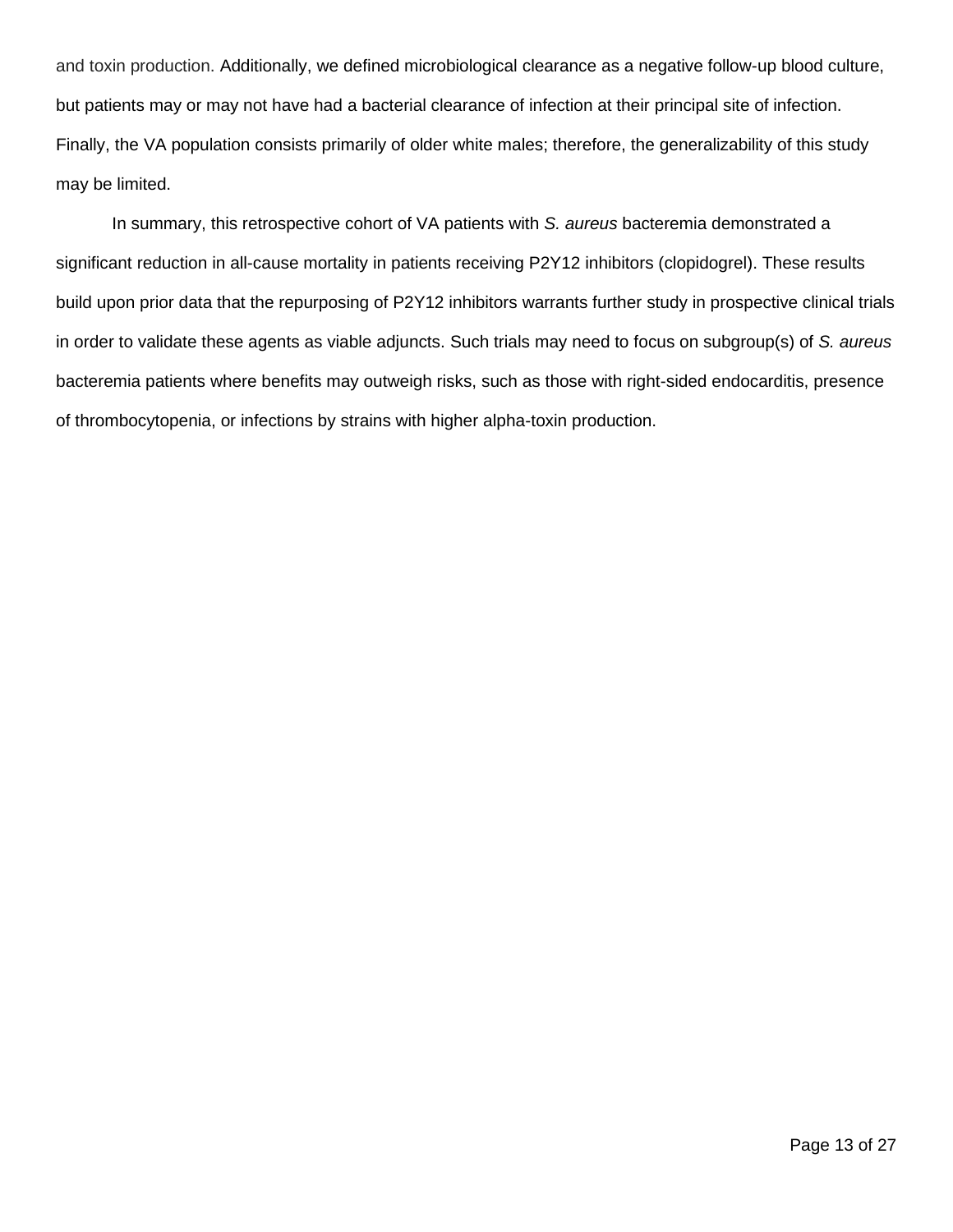#### **ACKNOWLEDGMENTS:**

This work was presented, in part, at IDWeek 2020.

The views expressed are those of the authors and do not necessarily reflect the position or policy of the United States Department of Veterans Affairs. This material is based upon work supported, in part, by the Office of Research and Development, Department of Veterans Affairs.

**SOURCES FUNDING:** This work was unfunded.

**DISCLOSURES:** Aisling R. Caffrey has received research funding from AbbVie, Gilead, Merck, Pfizer, and Shionogi and has received speaking honoraria from Merck. Kerry L. LaPlante has received research funding from AbbVie, Gilead, Merck, Pfizer, and Shionogi; George Sakoulas has received consulting and speaking honoraria from Abbvie and Paratek.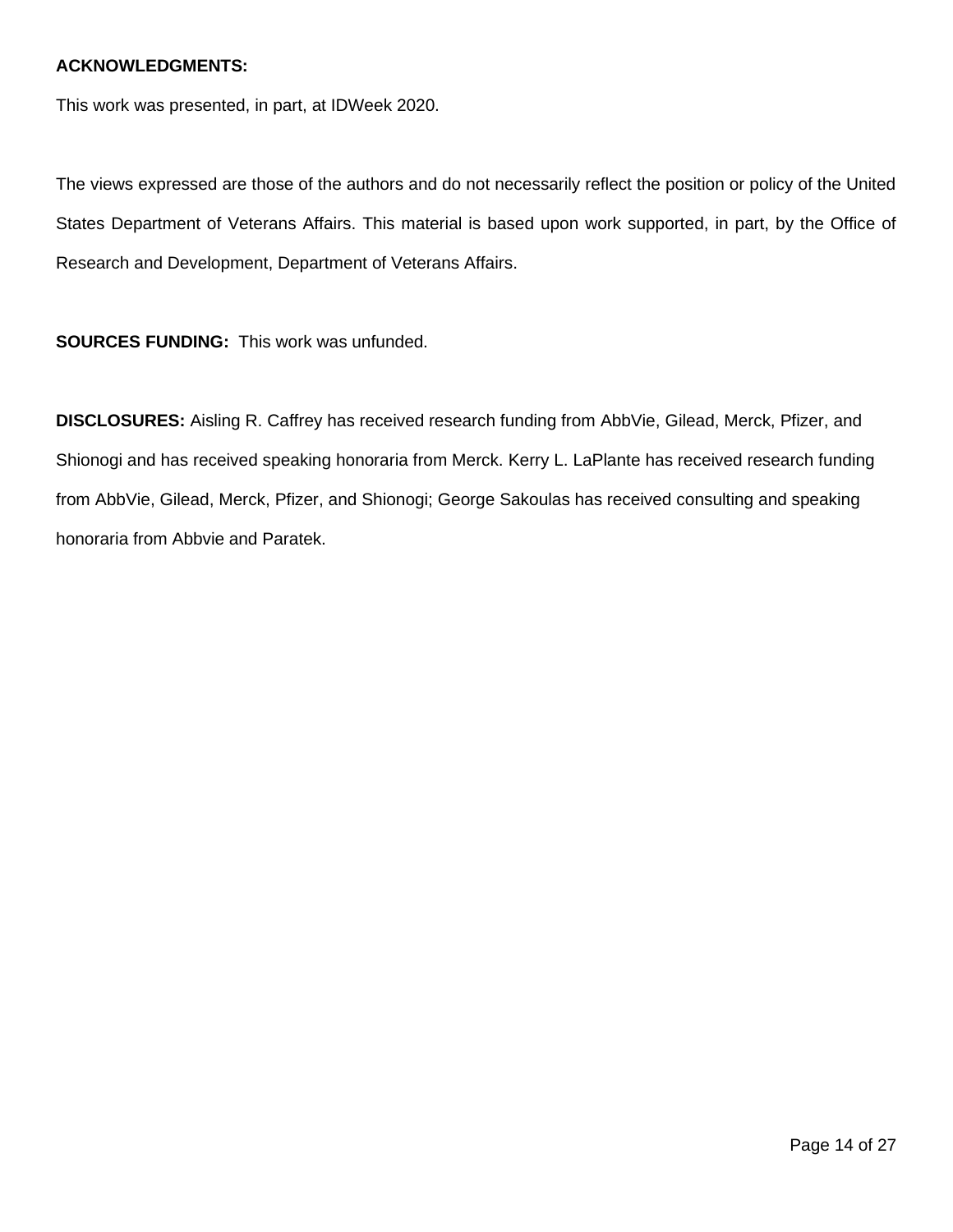#### **References**

1. Thomer L, Schneewind O, Missiakas D. Pathogenesis of Staphylococcus aureus Bloodstream Infections. Annu Rev Pathol. 2016;11:343-64.

2. Fowler VG, Miro JM, Hoen B, Cabell CH, Abrutyn E, Rubinstein E, et al. Staphylococcus aureus endocarditis: a consequence of medical progress. JAMA. 2005;293(24):3012-21.

3. Ford CA, Hurford IM, Cassat JE. Antivirulence Strategies for the Treatment of. Front Microbiol. 2020;11:632706.

4. Ulloa E, Uchiyama S, Gillespie R, Nizet V, Sakoulas G. Ticagrelor Increases Platelet-Mediated Staphylococcus aureus Killing Resulting in Clearance of Bacteremia. J Infect Dis. 2021.

5. Sun J, Uchiyama S, Olson J, Morodomi Y, Cornax I, Ando N, et al. Repurposed drugs block toxindriven platelet clearance by the hepatic Ashwell-Morell receptor to clear. Sci Transl Med. 2021;13(586).

6. Fuller R, Chavez B. Ticagrelor (brilinta), an antiplatelet drug for acute coronary syndrome. P T. 2012;37(10):562-8.

7. Yeaman MR. Platelets: at the nexus of antimicrobial defence. Nat Rev Microbiol. 2014;12(6):426-37.

8. Gafter-Gvili A, Mansur N, Bivas A, Zemer-Wassercug N, Bishara J, Leibovici L, et al.

Thrombocytopenia in Staphylococcus aureus bacteremia: risk factors and prognostic importance. Mayo Clin Proc. 2011;86(5):389-96.

9. Rajeevan N, Niehoff KM, Charpentier P, Levin FL, Justice A, Brandt CA, et al. Utilizing patient data from the veterans administration electronic health record to support web-based clinical decision support: informatics challenges and issues from three clinical domains. BMC Med Inform Decis Mak. 2017;17(1):111.

10. Bassetti M, Peghin M, Trecarichi EM, Carnelutti A, Righi E, Del Giacomo P, et al. Characteristics of Staphylococcus aureus Bacteraemia and Predictors of Early and Late Mortality. PLoS One.

2017;12(2):e0170236.

11. Stuart EA. Matching methods for causal inference: A review and a look forward. Stat Sci. 2010;25(1):1- 21.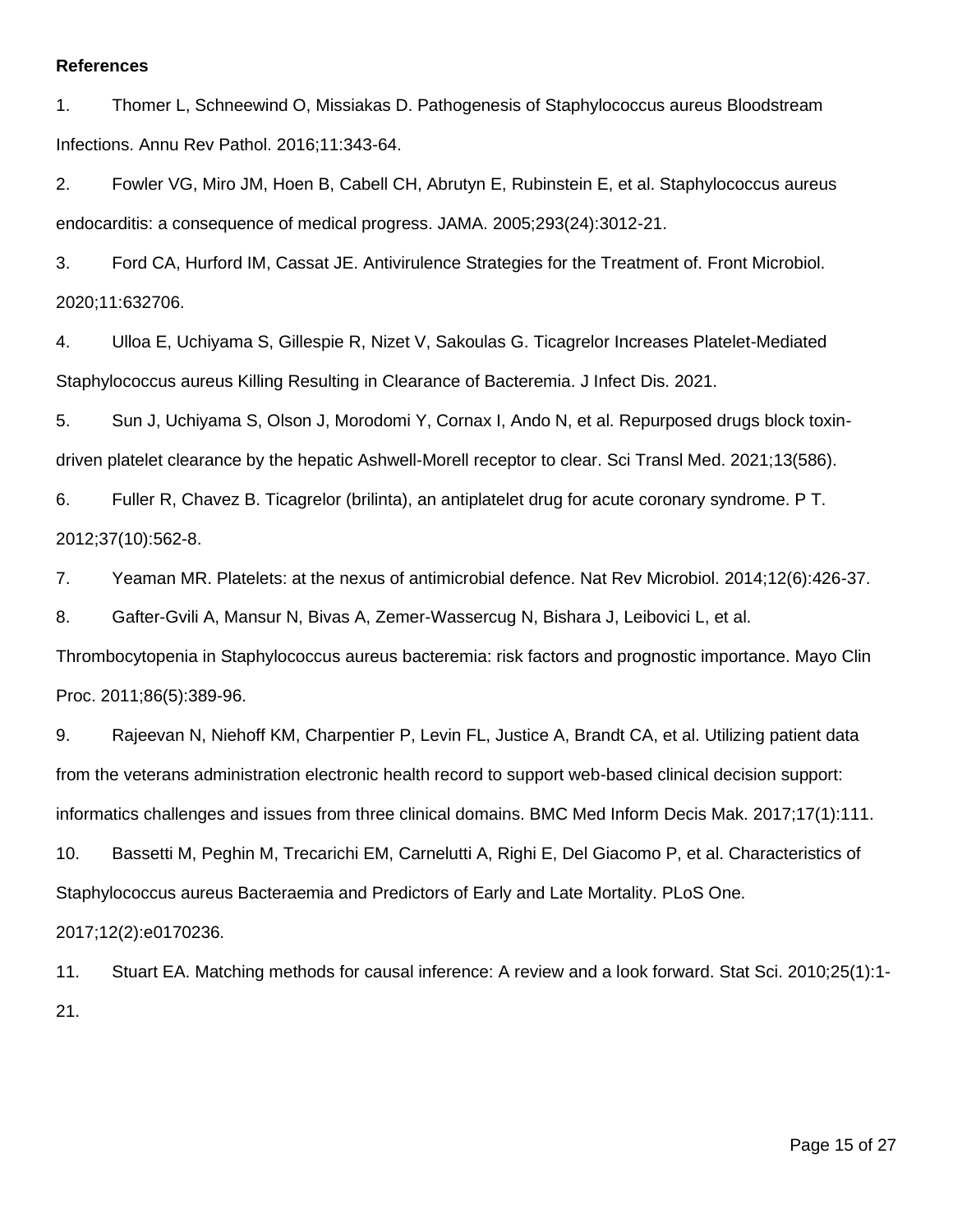12. Vaughan AS, Kelley CF, Luisi N, del Rio C, Sullivan PS, Rosenberg ES. An application of propensity score weighting to quantify the causal effect of rectal sexually transmitted infections on incident HIV among men who have sex with men. BMC Med Res Methodol. 2015;15:25.

13. van Hal SJ, Jensen SO, Vaska VL, Espedido BA, Paterson DL, Gosbell IB. Predictors of mortality in Staphylococcus aureus Bacteremia. Clin Microbiol Rev. 2012;25(2):362-86.

14. . !!! INVALID CITATION !!! (4, 5).

15. Thorlacius-Ussing L, Sandholdt H, Larsen AR, Petersen A, Benfield T. Age-Dependent Increase in Incidence of Staphylococcus aureus Bacteremia, Denmark, 2008-2015. Emerg Infect Dis. 2019;25(5).

16. Rose W, Fantl M, Geriak M, Nizet V, Sakoulas G. Current Paradigms of Combination therapy in Methicillin-Resistant Staphylococcus aureus (MRSA) Bacteremia: Does it Work, Which Combination and For Which Patients? Clin Infect Dis. 2021.

17. Cangrelor prescribing information [Available from:

[https://resources.chiesiusa.com/Kengreal/KENGREAL\\_US\\_PI.pdf.](https://resources.chiesiusa.com/Kengreal/KENGREAL_US_PI.pdf)

18. Trier DA, Gank KD, Kupferwasser D, Yount NY, French WJ, Michelson AD, et al. Platelet antistaphylococcal responses occur through P2X1 and P2Y12 receptor-induced activation and kinocidin release. Infect Immun. 2008;76(12):5706-13.

19. Bayer AS, Ramos MD, Menzies BE, Yeaman MR, Shen AJ, Cheung AL. Hyperproduction of alphatoxin by Staphylococcus aureus results in paradoxically reduced virulence in experimental endocarditis: a host defense role for platelet microbicidal proteins. Infect Immun. 1997;65(11):4652-60.

20. Chan KL, Dumesnil JG, Cujec B, Sanfilippo AJ, Jue J, Turek MA, et al. A randomized trial of aspirin on the risk of embolic events in patients with infective endocarditis. J Am Coll Cardiol. 2003;42(5):775-80.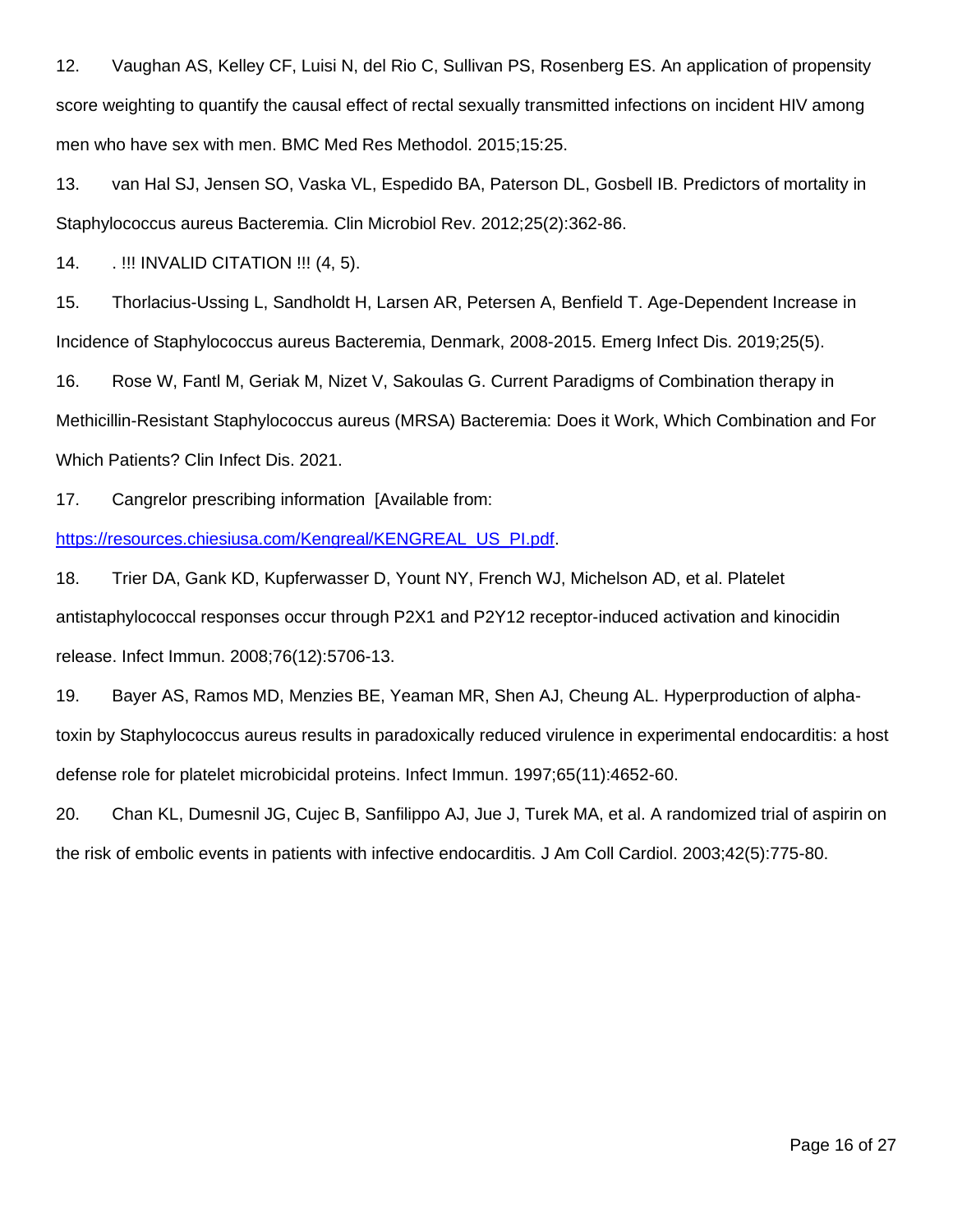## **Tables**

Table 1. Baseline demographics and patient characteristics among clopidogrel users compared with P2Y12 inhibitor non-users in the

overall and propensity score matched cohorts

| <b>Patient characteristics</b> | Overall clopidogrel | Overall P2Y12       | P-value  | Matched clopidogrel | Matched P2Y12       | P-value |
|--------------------------------|---------------------|---------------------|----------|---------------------|---------------------|---------|
|                                | users $(n=355)$     | inhibitor non-users |          | users $(n=147)$     | inhibitor non-users |         |
|                                |                     | $(n=11, 144)$       |          |                     | $(n=147)$           |         |
| Age (years), mean (SD)*        | 69 (10)             | 66 (13)             | < 0.0001 | 70.3 (11.0)         | 68.3 (11.3)         | 0.14    |
| Male*                          | 352 (99.2%)         | 10,861 (97.5%)      | 0.04     | 146 (99.3%)         | 145 (98.6%)         | 1.0     |
| White*                         | 268 (75.5%)         | 7,871 (70.6%)       | 0.05     | 109 (74.2%)         | 115 (78.2%)         | 0.41    |
| Hispanic or Latino*            | 24 (6.8%)           | 848 (7.6%)          | 0.55     | 11 (7.5%)           | 14 (9.5%)           | 0.53    |
| Married*                       | 158 (44.5%)         | 4,340 (38.9%)       | 0.03     | 66 (44.9%)          | 64 (43.5%)          | 0.81    |
| Year of admission*             |                     |                     |          |                     |                     |         |
| 2010-2012                      | 102 (28.7%)         | 4,148 (37.2%)       | 0.003    | 47 (32.0%)          | 42 (28.6%)          | 0.79    |
| 2013-2015                      | 121 (34.1%)         | 3,526 (31.6%)       |          | 43 (29.3%)          | 47 (32.0%)          |         |
| 2016-2018                      | 132 (37.2%)         | 3,470 (31.1%)       |          | 57 (38.8%)          | 58 (39.5%)          |         |
| Methicillin-resistant          |                     |                     |          |                     |                     |         |
| Staphylococcus aureus          | 120 (33.8%)         | 3,886 (34.9%)       | 0.68     | 51 (34.7%)          | 52 (35.4%)          | 0.90    |
| strain*                        |                     |                     |          |                     |                     |         |
| Concomitant S. aureus in       | 142 (40.0%)         | 4,715 (42.3%)       | 0.39     | 50 (34.0%)          | 58 (39.5%)          | 0.33    |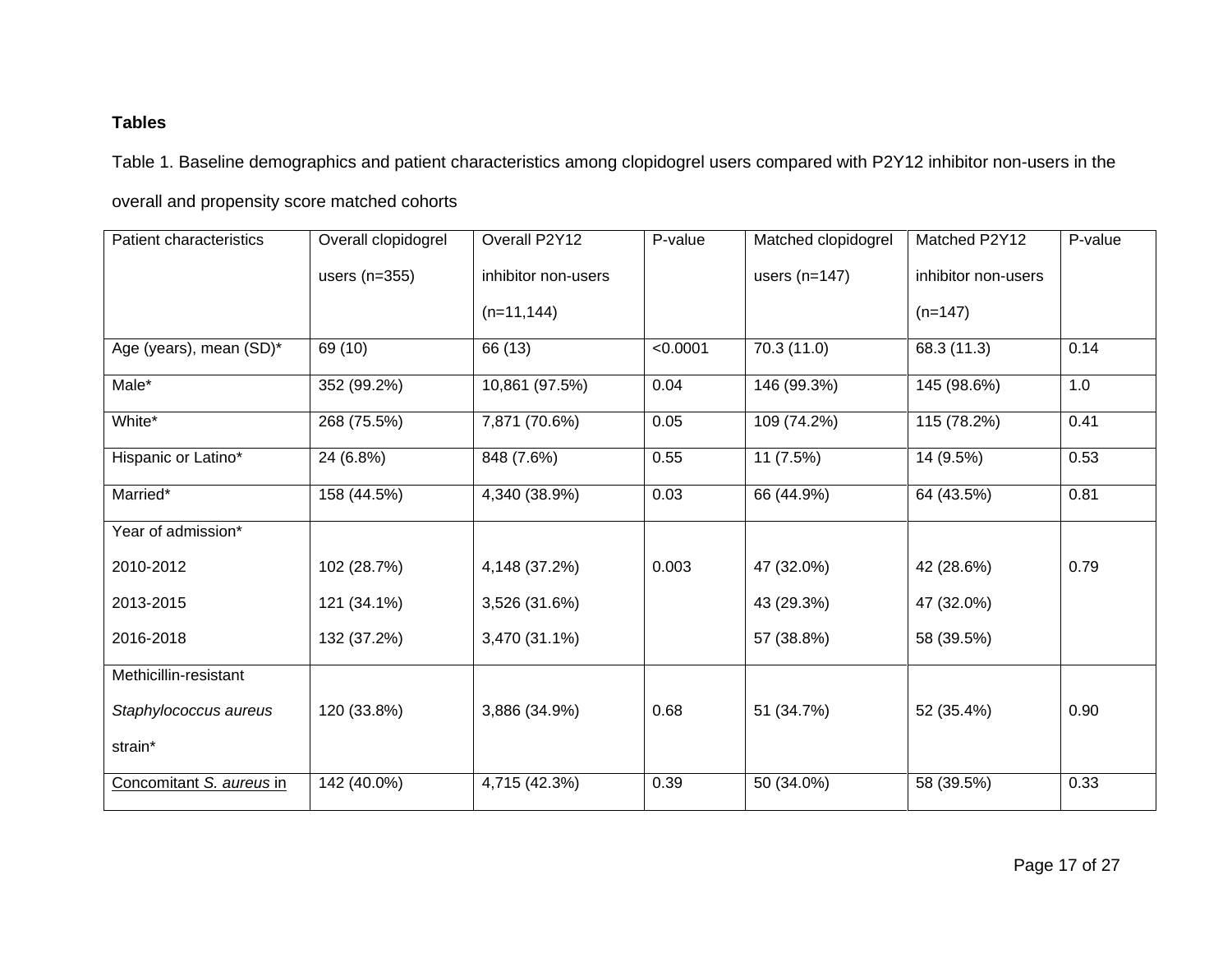| other culture sites       |             |               |        |                   |                   |      |
|---------------------------|-------------|---------------|--------|-------------------|-------------------|------|
| Skin and soft tissue*     |             |               |        |                   |                   |      |
| Urine*                    | 87 (24.5%)  | 1,910 (17.1%) | 0.0003 | 24 (16.3%)        | 32 (21.8%)        | 0.23 |
| Respiratory               |             |               |        |                   |                   |      |
| Bone joint*               | 29 (8.2%)   | 1,504 (13.5%) | 0.004  | 17 (11.6%)        | 7(4.8%)           | 0.03 |
| Other                     | $11(3.1\%)$ | 559 (5.0%)    | 0.10   | $< 5 (< 3.4\%)$   | $8(5.4\%)$        | 0.24 |
|                           | $11(3.1\%)$ | 590 (5.3%)    | 0.07   | 7(4.8%)           | 7(4.8%)           | 1.0  |
|                           | 17 (4.8%)   | 775 (6.9%)    | 0.11   | $< 5 (< 3.4\%)$   | $6(4.1\%)$        | 0.28 |
| Concomitant organism in   | 77 (21.7%)  | 2,495 (22.4%) | 0.75   | 25 (17.0%)        | 29 (19.7%)        | 0.55 |
| blood*                    |             |               |        |                   |                   |      |
| Escherichia coli*         | $7(2.0\%)$  | 464 (4.2%)    | 0.04   | $<$ 5 ( $<$ 3.4%) | $< 5 (< 3.4\%)$   | 1.0  |
| Source of admission*      |             |               |        |                   |                   |      |
| Community                 |             |               |        |                   |                   |      |
| Hospital                  | 167 (47.0%) | 5,113 (45.9%) | 0.66   | 72 (49.0%)        | 65 (44.2%)        | 0.41 |
| Nursing home              | $2(0.6\%)$  | 67 (0.6%)     | 1.0    | $<$ 5 ( $<$ 3.4%) | $<$ 5 ( $<$ 3.4%) | 0.49 |
|                           | 15 (4.2%)   | 641 (5.8%)    | 0.2    | $6(4.1\%)$        | $6(4.1\%)$        | 1.0  |
| Intensive care treatment* | 127 (35.8%) | 4,031 (36.2%) | 0.87   | 50 (34.0%)        | 59 (40.1%)        | 0.28 |
| Surgery during admission* | 91 (25.6%)  | 3,043 (27.3%) | 0.48   | 35 (23.8%)        | 31 (21.1%)        | 0.57 |
| Surgery 30 days prior to  | 22 (6.2%)   | 724 (6.5%)    | 0.82   | $8(5.4\%)$        | $9(6.1\%)$        | 0.80 |
| admission*                |             |               |        |                   |                   |      |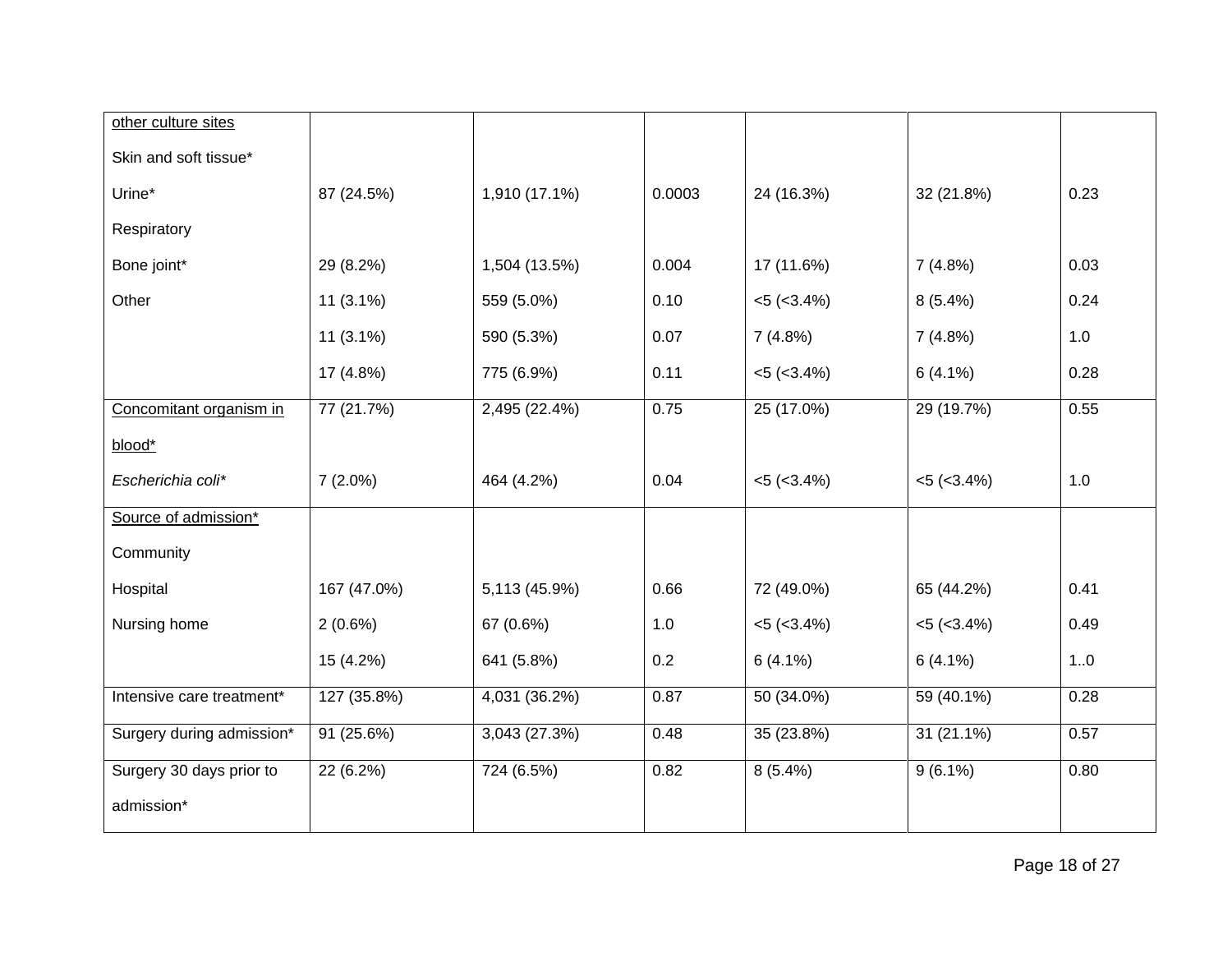| Healthcare exposures, past       |               |               |          |                   |                 |      |
|----------------------------------|---------------|---------------|----------|-------------------|-----------------|------|
| 90 days                          |               |               |          |                   |                 |      |
| Hospitalization                  |               |               |          |                   |                 |      |
| Nursing home                     | 174 (49.0%)   | 4,231 (38.0%) | < 0.0001 | 59 (40.1%)        | 58 (39.5%)      | 0.91 |
| Intensive care                   | 22 (6.2%)     | 479 (4.3%)    | 0.08     | $<5$ ( $<3.4\%$ ) | 5(3.4%)         | 0.45 |
|                                  | 68 (19.2%)    | 1,003 (9.0%)  | < 0.0001 | 21 (14.3%)        | 19 (12.9%)      | 0.73 |
| Baseline platelet count,         | 206 (149-283) | 212 (146-296) | 0.42     | 211 (149-289)     | 202 (146-260)   | 0.46 |
| median (IQR)*                    |               |               |          |                   |                 |      |
| Body mass index                  | 29(7)         | 28(7)         | 0.41     | 29(7)             | 29(7)           | 0.35 |
| mean (SD)*                       |               |               |          |                   |                 |      |
| <b>Medical conditions during</b> |               |               |          |                   |                 |      |
| admission                        |               |               |          |                   |                 |      |
| Acute renal failure*             | 131 (31.8%)   | 4,027 (36.1%) | 0.77     | 50 (34.0%)        | 65 (44.2%)      | 0.07 |
| Endocarditis                     | 28 (8.7%)     | 964 (9.4%)    | 0.69     | 14 (9.5%)         | 11 (7.5%)       | 0.53 |
| Fever*                           | $5(1.4\%)$    | 247 (2.2%)    | 0.31     | $<5$ ( $<3.4\%$ ) | $< 5 (< 3.4\%)$ | 1.0  |
| Pneumonia*                       | 41 (11.6%)    | 2,019 (18.1%) | 0.002    | 22 (15.0%)        | 24 (16.3%)      | 0.75 |
| Respiratory failure*             | 46 (13.0%)    | 1,623 (14.6%) | 0.40     | 18 (12.2%)        | 26 (17.7%)      | 0.19 |
| Septicemia*                      | 248 (69.9%)   | 8,010 (71.9%) | 0.41     | 101 (68.7%)       | 112 (76.2%)     | 0.15 |
| Shock*                           | 26 (7.3%)     | 1,021 (9.2%)  | 0.24     | 10 (6.8%)         | 15 (10.2%)      | 0.29 |
| P2Y12 inhibitor                  |               |               |          |                   |                 |      |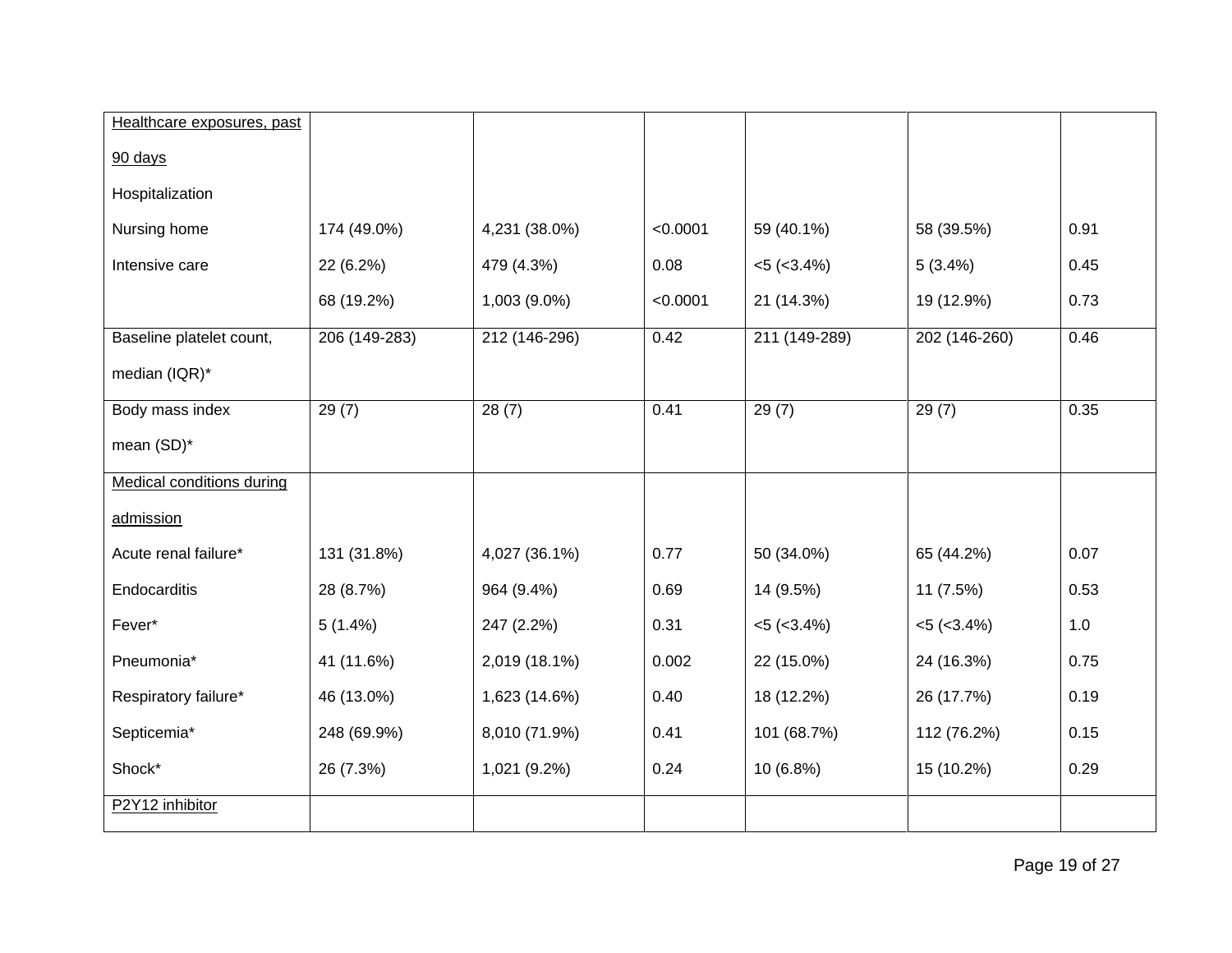| Contraindication*.**      | 221 (62.3%) | 4,418 (39.6%) | < 0.0001 | 77 (52.4%)  | 71 (48.3%)  | 0.48  |
|---------------------------|-------------|---------------|----------|-------------|-------------|-------|
| Indication*,***           | 311 (87.6%) | 4,644 (41.7%) | < 0.0001 | 111 (75.5%) | 107 (72.8%) | 0.59  |
| Medical history, previous |             |               |          |             |             |       |
| year                      | 75 (21.1%)  | 810 (7.3%)    | < 0.0001 | 33 (22.5%)  | 28 (19.1%)  | 0.47  |
| Acute cerebrovascular     |             |               |          |             |             |       |
| disease*                  |             |               |          |             |             |       |
| Acute myocardial          | 76 (21.4%)  | 257 (2.3%)    | < 0.0001 | $9(6.1\%)$  | 15 (10.2%)  | 0.20  |
| infarction*               |             |               |          |             |             |       |
| Acute renal failure*      | 113 (31.8%) | 2,802 (25.1%) | 0.004    | 33 (22.5%)  | 42 (28.6%)  | 0.23  |
| Alcohol abuse*            | 26 (7.3%)   | 1,806 (16.2%) | < 0.0001 | $9(6.1\%)$  | $6(4.1\%)$  | 0.43  |
| Asthma*                   | 21 (5.9%)   | 475 (4.3%)    | 0.13     | $9(6.1\%)$  | $8(5.4\%)$  | 0.80  |
| Atherosclerosis*          | 271 (76.3%) | 2,700 (24.2%) | < 0.0001 | 87 (59.2%)  | 86 (58.5%)  | 0.91  |
| Bacterial infection*      | 94 (26.5%)  | 2,298 (20.6%) | 0.007    | 34 (23.1%)  | 29 (19.7%)  | 0.48  |
| Cancer/ malignancy        | 125 (35.2%) | 4,118 (37.0%) | 0.50     | 60 (40.8%)  | 55 (37.4%)  | 0.55  |
| Chronic obstructive       |             |               |          |             |             |       |
| pulmonary disease         | 129 (36.3%) | 2,787 (25.0%) | < 0.0001 | 45 (30.6%)  | 52 (35.4%)  | 0.39  |
| Coagulation and           |             |               |          |             |             |       |
| hemorrhagic disorder*     | 28 (7.9%)   | 1,176 (10.6%) | 0.11     | 14 (9.5%)   | 14 (9.5%)   | $1.0$ |
| Congestive heart failure* |             |               |          |             |             |       |
| Diabetes*                 |             |               |          |             |             |       |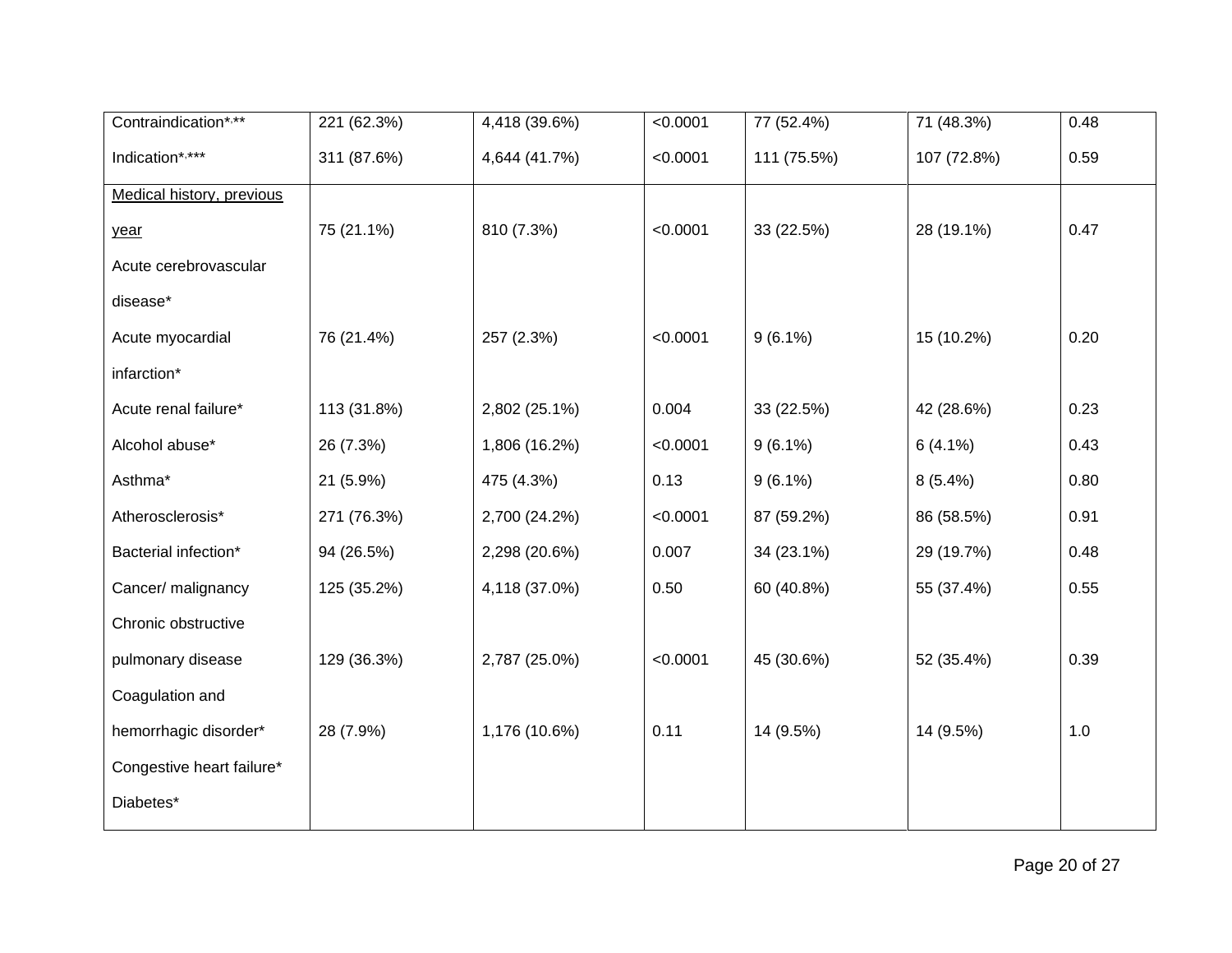| Infective arthritis/      | 158 (44.5%) | 2,183 (19.6%) | < 0.0001 | 48 (32.7%)      | 52 (35.4%)      | 0.62 |
|---------------------------|-------------|---------------|----------|-----------------|-----------------|------|
| osteomyelitis*            |             |               |          |                 |                 |      |
| Liver disease             | 273 (76.9%) | 5,968 (53.6%) | < 0.0001 | 103 (70.1%)     | 102 (69.4%)     | 0.90 |
| Hypertension*             | 67 (18.9%)  | 1,392 (12.5%) | 0.0004   | 22 (15.0%)      | 19 (12.9%)      | 0.61 |
| Peripheral visceral       |             |               |          |                 |                 |      |
| atherosclerosis*          | 43 (12.1%)  | 1,672 (15.0%) | 0.13     | 17 (11.6%)      | 14 (9.5%)       | 0.57 |
| Pneumonia                 | 323 (91.0%) | 7,888 (70.8%) | < 0.0001 | 129 (87.8%)     | 129 (87.8%)     | 1.0  |
| Respiratory failure*      | 163 (45.9%) | 1,787 (16.0%) | < 0.0001 | 48 (32.7%)      | 32 (21.8%)      | 0.04 |
| Septicemia                |             |               |          |                 |                 |      |
| Shock*                    | 64 (18.0%)  | 1,619 (14.5%) | 0.07     | 24 (16.3%)      | 20 (13.6%)      | 0.51 |
| Skin and soft tissue      | 40 (11.3%)  | 997 (9.0%)    | 0.13     | 11(7.5%)        | 15 (10.2%)      | 0.41 |
| infection*                | 54 (15.2%)  | 1,696 (15.2%) | 0.99     | 21 (14.3%)      | 26 (17.7%)      | 0.43 |
|                           | $7(2.0\%)$  | 264 (2.4%)    | 0.63     | $< 5 (< 3.4\%)$ | $< 5 (< 3.4\%)$ | 1.0  |
|                           | 113 (31.8%) | 3,131 (28.1%) | 0.12     | 44 (29.9%)      | 45 (30.6%)      | 0.90 |
|                           |             |               |          |                 |                 |      |
| Elixhauser, median (IQR)* | $6(4-8)$    | $5(3-7)$      | < 0.0001 | $5(3-7)$        | $5(4-7)$        | 0.67 |
| Infections, previous year | 158 (44.5%) | 4,144 (37.2%) | 0.005    | 56 (38.1%)      | 56 (38.1%)      | 1.0  |
| Staphylococcus aureus*    |             |               |          |                 |                 |      |
|                           | 101 (28.5%) | 2,369 (21.3%) | 0.001    | 34 (23.1%)      | 35 (23.8%)      | 0.89 |
|                           |             |               |          |                 |                 |      |
|                           |             |               |          |                 |                 |      |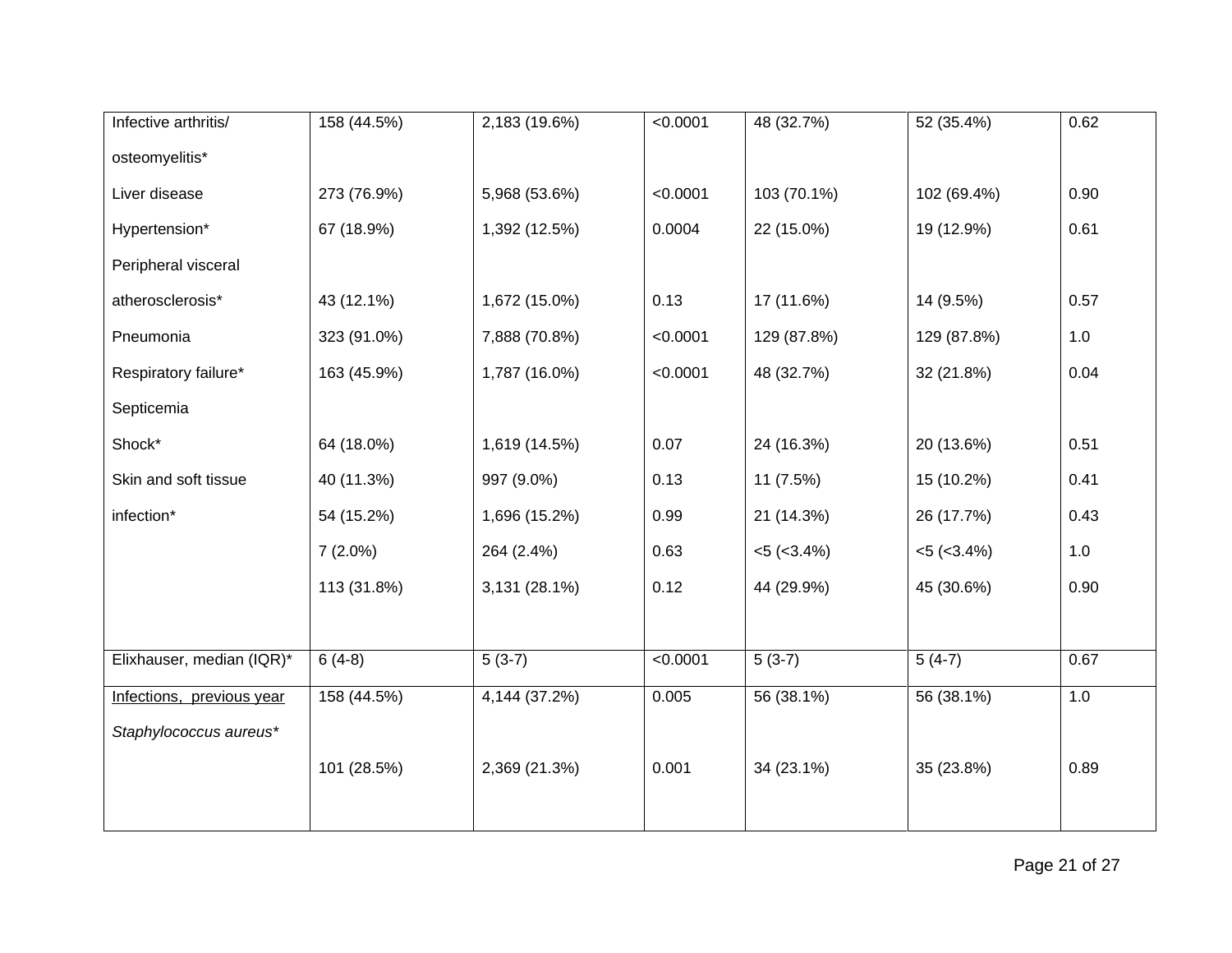| Medications, previous year  |                   |               |          |                   |                   |       |
|-----------------------------|-------------------|---------------|----------|-------------------|-------------------|-------|
| Aspirin                     |                   |               |          |                   |                   |       |
| <b>Statin</b>               | 109 (30.7%)       | 1,599 (14.4%) | < 0.0001 | 31 (21.1%)        | 33 (22.5%)        | 0.78  |
| Oseltamivir                 | 167 (47.0%)       | 2,258 (20.3%) | < 0.0001 | 52 (35.4%)        | 59 (40.1%)        | 0.40  |
|                             | $<5$ ( $<1.4\%$ ) | 39 (0.4%)     | 0.04     | $<$ 5 ( $<$ 3.4%) | $<$ 5 ( $<$ 3.4%) | 1.0   |
| <b>Medications during</b>   |                   |               |          |                   |                   |       |
| admission                   |                   |               |          |                   |                   |       |
| Aspirin*                    | 253 (71.3%)       | 4,481 (40.2%) | < 0.0001 | 85 (57.8%)        | 90 (61.2%)        | 0.55  |
| Statin*                     | 307 (86.5%)       | 4,713 (42.3%) | < 0.0001 | 114 (77.6%)       | 114 (77.6%)       | 1.0   |
| Oseltamivir*                | 9(2.5%)           | 178 (1.6%)    | 0.17     | $<5$ ( $<3.4\%$ ) | $9(6.1\%)$        | 0.003 |
| Antibiotic use, previous 30 | 112 (31.6%)       | 3,060 (27.5%) | 0.09     | 42 (28.6%)        | 34 (23.1%)        | 0.29  |
| days                        |                   |               |          |                   |                   |       |
| <b>Antibiotics during</b>   |                   |               |          |                   |                   |       |
| admission                   |                   |               |          |                   |                   |       |
| Ampicillin-sulbactam*       | 27 (7.6%)         | 610 (5.5%)    | 0.08     | 13 (8.8%)         | $8(5.4\%)$        | 0.26  |
| Carbapenem                  |                   |               |          |                   |                   |       |
| Ceftaroline                 | 34 (9.6%)         | 1,264 (11.3%) | 0.30     | 11 (7.5%)         | 12 (8.2%)         | 0.83  |
| Clindamycin                 | 10(2.8%)          | 389 (3.5%)    | 0.49     | $<$ 5 ( $<$ 3.4%) | $9(6.1\%)$        | 0.08  |
| Daptomycin                  | 36 (10.1%)        | 1,091 (9.8%)  | 0.83     | 15 (10.2%)        | 18 (12.2%)        | 0.58  |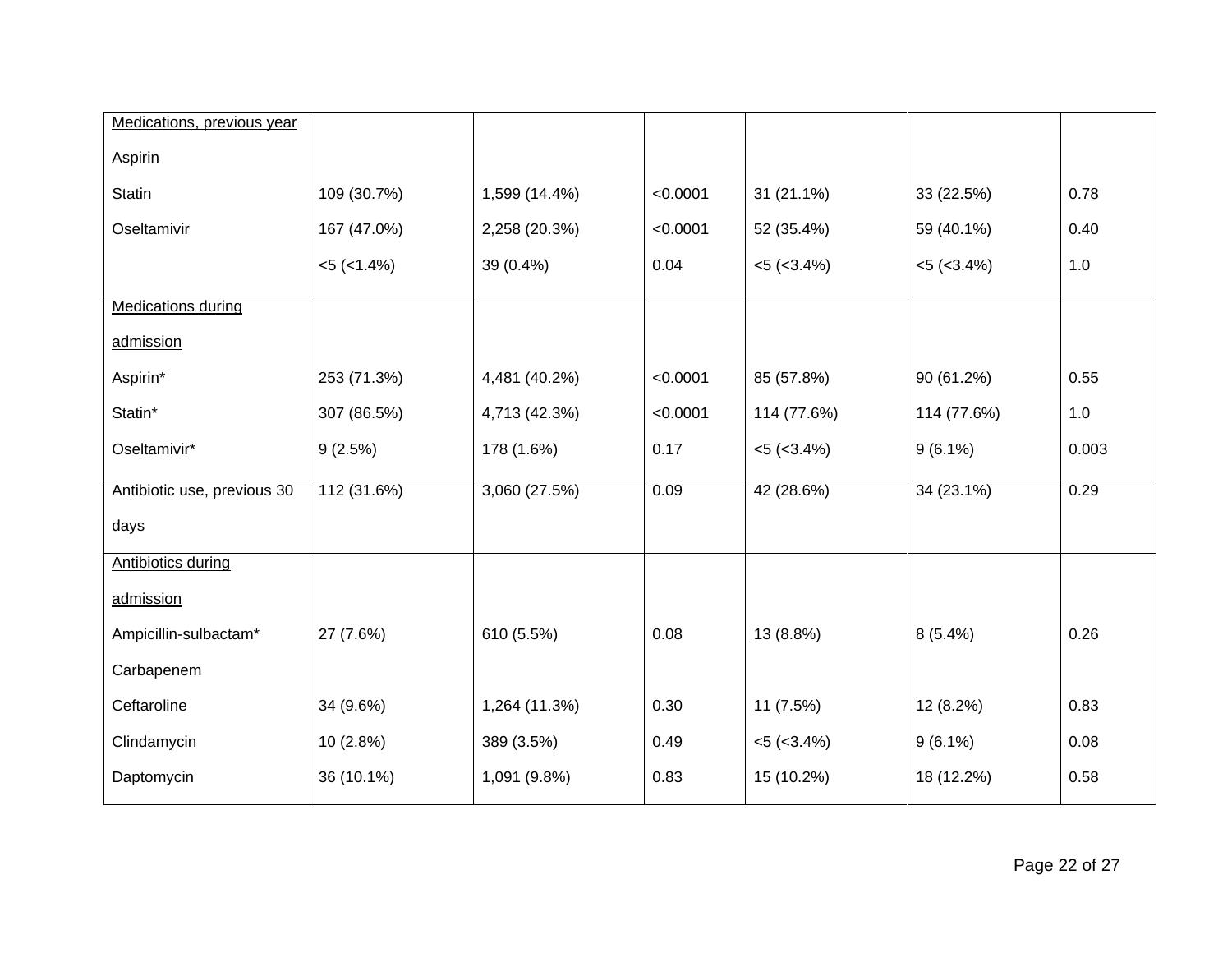| Extended spectrum       | 33 (9.3%)           | 1,365 (12.3%)  | 0.09 | 11 (7.5%)       | 24 (16.3%)      | 0.02 |
|-------------------------|---------------------|----------------|------|-----------------|-----------------|------|
| cephalosporins          | 117 (33.0%)         | 4,407 (39.6%)  | 0.01 | 51 (34.7%)      | 60 (40.8%)      | 0.28 |
| Fluoroquinolones        |                     |                |      |                 |                 |      |
| Gentamicin*             |                     |                |      |                 |                 |      |
| Linezolid               | 89 (25.1%)          | 3,248 (29.2%)  | 0.09 | 41 (27.9%)      | 47 (32.0%)      | 0.44 |
| Minocycline             | 17 (4.8%)           | 626 (5.6%)     | 0.50 | $9(6.1\%)$      | $3(2.0\%)$      | 0.08 |
| Narrow spectrum         | 16 (4.5%)           | 710 (6.4%)     | 0.15 | $8(4.4\%)$      | 13 (8.8%)       | 0.26 |
| cephalosporins*         | $<5$ ( $<1.4\%$ )   | 73 (0.7%)      | 1.0  | $\sim$          | ۰.              | 44   |
| Piperacillin-tazobactam | 128 (36.1%)         | 3,468 (31.1%)  | 0.05 | 50 (34.0%)      | 46 (31.3%)      | 0.62 |
| Antistaphylococcal      |                     |                |      |                 |                 |      |
| penicillins*            | 197 (55.5%)         | 6,065 (54.4%)  | 0.69 | 74 (50.3%)      | 81 (55.1%)      | 0.41 |
| Sulfamethoxazole-       |                     |                |      |                 |                 |      |
| trimethoprim*           | 84 (23.7%)          | 2,737 (24.6%)  | 0.70 | 36 (24.5%)      | 31 (21.1%)      | 0.49 |
| Tetracycline            |                     |                |      |                 |                 |      |
| Tigecycline             | 9(2.5%)             | 623 (5.6%)     | 0.01 | $6(4.1\%)$      | $< 5 (< 3.4\%)$ | 0.12 |
| Vancomycin              |                     |                |      |                 |                 |      |
|                         | 22 (6.2%)           | 473 (4.2%)     | 0.07 | $9(6.1\%)$      | $< 5 (< 3.4\%)$ | 0.08 |
|                         | $< 5$ ( $< 1.4\%$ ) | 58 (0.5%)      | 1.0  | $< 5 (< 3.4\%)$ | $< 5 (< 3.4\%)$ | 1.0  |
|                         | 340 (95.8%)         | 10,625 (95.3%) | 0.70 | 139 (94.6%)     | 142 (96.6%)     | 0.39 |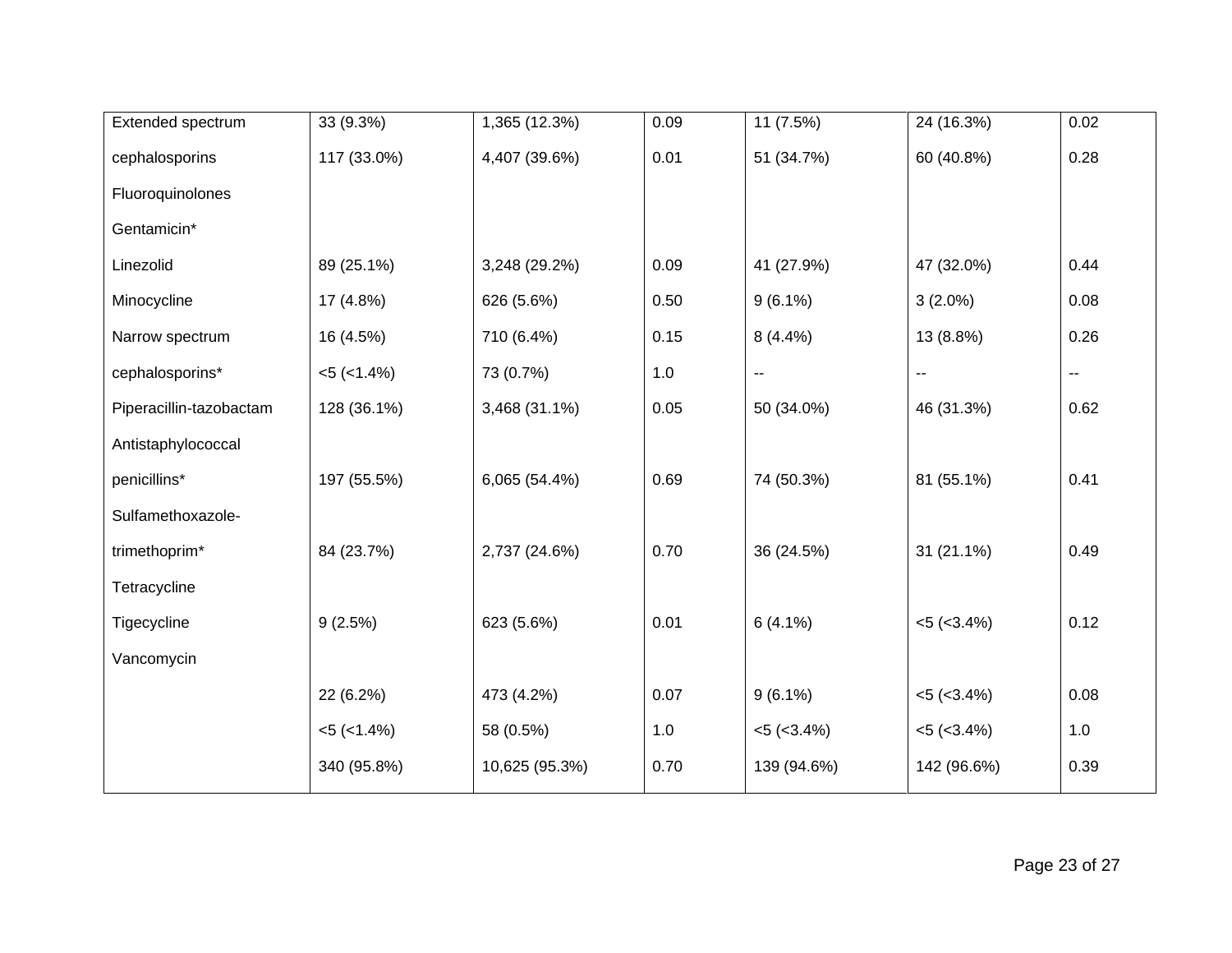Data are n  $(\%)$ , unless otherwise indicated. SD = standard deviation, IQR = interquartile range. Categorical variables were compared using chi-square or Fisher's exact tests where appropriate, means were compared using t-tests, and medians were compared using non-parametric Wilcoxon tests.

\*Variable included in propensity score. Propensity score included all variables with an \* in addition to a facility indicator. Full list of variables included in the propensity score are also presented in the footnote of Table 2 and Supplemental Table 1.

\*\*Any contraindication (coagulation disorders, coronary artery bypass graft and heart vessel operations [procedure], general hemorrhage, intracranial/cerebrovascular hemorrhage and stroke, gastrointestinal hemorrhage, other hemorrhage).

\*\*\*Any indications (ischemic heart disease, arteriosclerosis, peripheral vascular disease, arterial thrombus and thrombosis and atheroembolism, chest pain, other thrombus, percutaneous coronary intervention [procedure], cardiac catheterization [procedure]).

Table 2. Clinical outcomes among clopidogrel users compared with P2Y12 inhibitor non-users in the overall and propensity score matched cohorts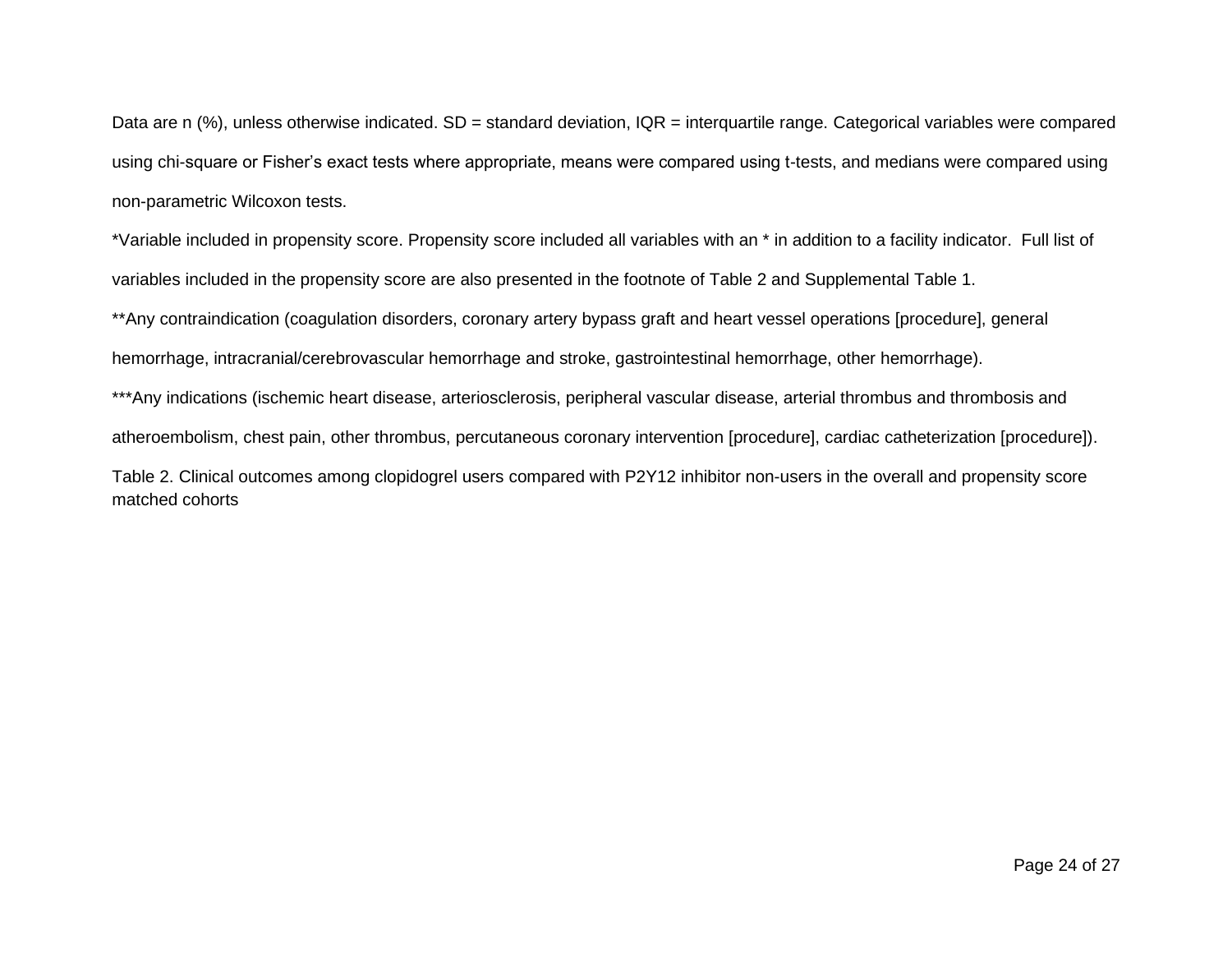|                              |                | No.of events/No.of patients (%) |                     | Sooner outcomes in<br>HR (95% CI) | Sooner outcomes          |
|------------------------------|----------------|---------------------------------|---------------------|-----------------------------------|--------------------------|
| Outcomes                     | P2Y12 users    | Non-users                       |                     | P2Y12 non-users                   | in clopidogrel users     |
| Inpatient mortality          |                |                                 |                     |                                   |                          |
| Unadjusted                   | 18/355 (5.1)   | 875/11,144 (7.9)                | $0.77(0.49-1.23)$   |                                   |                          |
| <b>Propensity Matched</b>    | 4/147(2.7)     | 16/147 (10.9)                   | $0.11(0.01 - 0.86)$ |                                   |                          |
| 30-day mortality             |                |                                 |                     |                                   |                          |
| Unadjusted                   | 37/355 (10.4)  | 1,351/11,144 (12.1)             | $0.85(0.61 - 1.17)$ |                                   |                          |
| <b>Propensity Matched</b>    | 13/147(8.8)    | 22/147 (15.0)                   | $0.43(0.19-0.98)$   |                                   |                          |
| 30-day readmission           |                |                                 |                     |                                   |                          |
| Unadjusted                   | 96/337 (28.5)  | 2,546/10,269 (24.8)             | 1.17 (0.96-1.44)    |                                   |                          |
| <b>Propensity Matched</b>    | 34/143 (23.8)  | 34/131 (26.0)                   | $0.93(0.54-1.60)$   |                                   |                          |
| 30-day S. aureus reinfection |                |                                 |                     |                                   |                          |
| Unadjusted                   | 4/337(1.2)     | 173/10,269 (1.7)                | $0.70(0.26-1.89)$   |                                   |                          |
| <b>Propensity Matched</b>    | 2/143(1.4)     | 0/131(0.0)                      |                     |                                   |                          |
| Microbiological clearance*   |                |                                 |                     |                                   |                          |
| Unadjusted                   | 338/341 (99.1) | 10,353/10,533 (98.3)            | $1.08(0.97-1.20)$   |                                   |                          |
| <b>Propensity Matched</b>    | 139/141 (98.6) | 135/138 (97.8)                  | $0.87(0.62 - 1.21)$ |                                   |                          |
| Thrombocytopenia+            |                |                                 |                     |                                   |                          |
| Unadjusted                   | 101/318 (31.8) | 3,729/10,157 (36.7)             | $0.91(0.74-1.10)$   |                                   |                          |
| <b>Propensity Matched</b>    | 47/144 (32.6)  | 56/147 (38.1)                   | $0.90(0.57-1.40)$   |                                   |                          |
|                              |                |                                 |                     |                                   |                          |
|                              |                |                                 |                     | 0                                 | $1$ HR<br>$\overline{2}$ |

CI=confidence interval; HR=hazard ratio.

Bolded indicates p-value <0.05. The propensity score was dervied from an uncoditional logistic regression model and controlled for the variables listed below and in Supplemental Table 1. In the matched analysis, Cox proportional hazards models controlled for current acute renal failure, and history of peripheral and visceral atherosclerosis.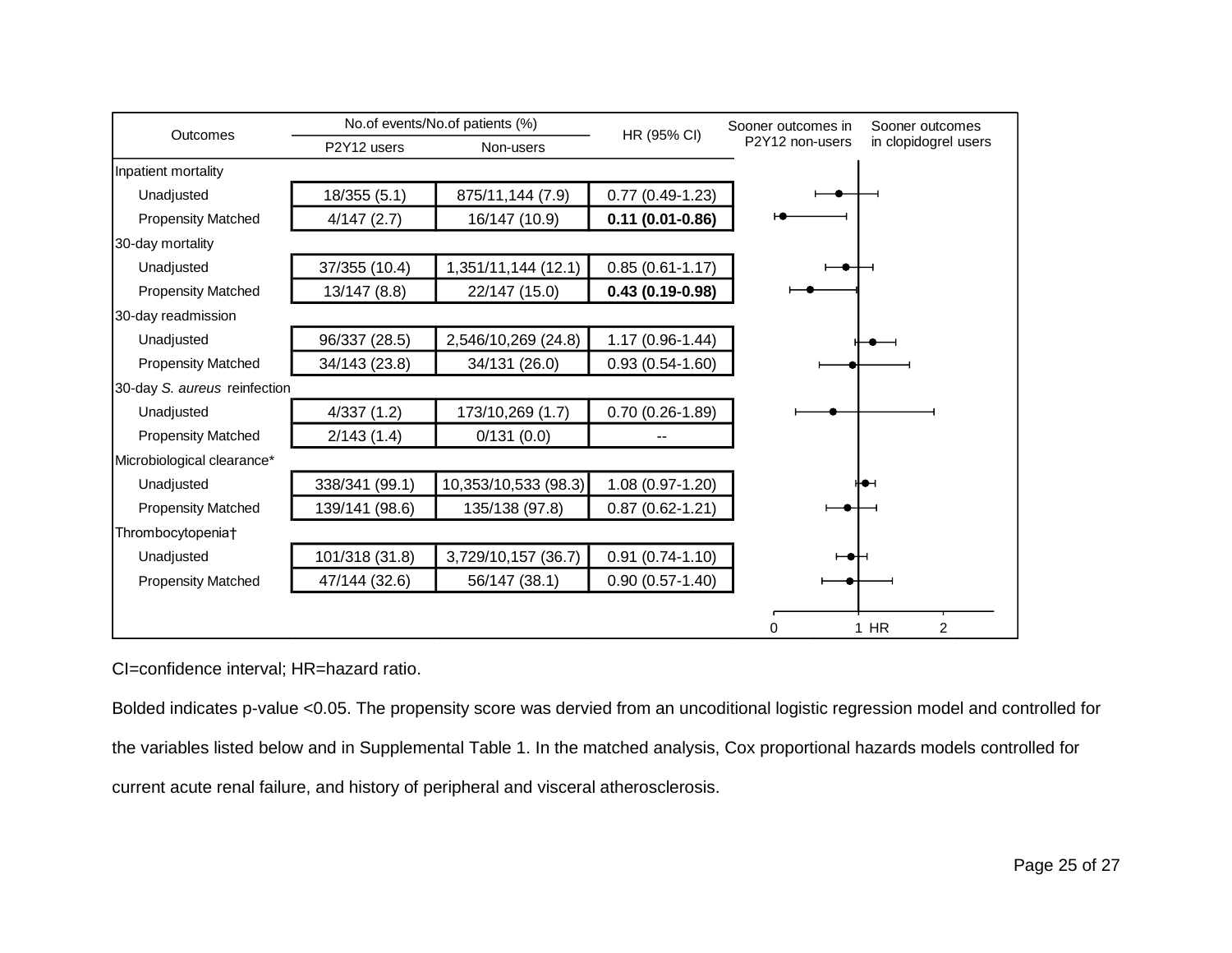Variables in the propensity score model: age, antibiotic use 30 days prior to admission, aspirin use during admission, baseline platelet count, body mass index, concomitant *Escherichia coli*, concomitant K*lebsiella,* contraindication (coagulation disorders, coronary artery bypass graft & heart vessel operations [procedure], general hemorrhage, intracranial/cerebrovascular hemorrhage & stroke, gastrointestinal hemorrhage, other hemorrhage), culture site of *Staphylococcus aureus*, current acute renal failure, fever, intensive care admission, pneumonia, respiratory failure, septicemia, *Escherichia coli* year prior to admission, Elixhauser score, ethnicity, facility indicator, indication (ischemic heart disease, arteriosclerosis, peripheral vascular disease, arterial thrombus & thrombosis & atheroembolism, chest pain, other (thrombus), percutaneous coronary intervention [procedure], cardiac catheterization [procedure]), intensive care admission 30 day before admission, oseltamivir during admission, sex, hospital admission 30 days prior to admission, marital status, methicillin-susceptible/resistant *staphylococcus aureus,* nursing home admission 30 days prior to admission, other infection in the previous year, race, *staphylococcus aureus* infection in the previous year, source of admission, statins use 30 days prior to admission, statin use during admission, surgery 30 day prior to admission, time to culture collection from admission, treated with ampicillin-sulbactam, anti-staphylococcal penicillin, gentamicin, narrow spectrum cephalosporin, or sulfamethoxazole/trimethoprim during admission, treating specialty, year of admission, and history of abdominal hernia, abdominal pain, acute cerebrovascular disease, acute myocardial infarction, acute renal failure, administrative/social admission, adverse effects of medical drugs, alcohol-related disorders, aortic and peripheral arterial embolism or thrombosis, aortic/peripheral/and visceral artery aneurysms, appendicitis, aspiration, asthma, bacterial infection, biliary tract disease, cancer, cardiac dysrhythmias, cerebrovascular disease, chronic obstructive pulmonary disease, chronic ulcer of skin, coagulation and hemorrhagic disorders, complication of device/implant or graft, conduction disorders, congestive heart failure/non-hypertensive, coronary atherosclerosis and other heart disease, diabetes, diverticulosis and diverticulitis, epilepsy/convulsions, essential hypertension, fracture of upper limb, gangrene, gastritis and duodenitis, gastrointestinal hemorrhage, heart valve disorders, hemorrhoids, hepatitis, hypertension with complications and secondary hypertension, joint disorders and dislocations/trauma-related, lymphadenitis, mental health disorders, multiple sclerosis, nausea and vomiting, nephritis/nephrosis/renal sclerosis, noninfectious gastroenteritis, nonspecific chest pain, nutritional deficiencies, occlusion or stenosis of precerebral arteries, open wounds of extremities, oral disease (mouth, teeth and jaw), other acquired deformities, other circulatory disease, other ear and sense organ disorders, other fractures, other injuries and conditions due to external causes, other male genital disorders, other perinatal conditions, other post-condition care, other skin disorders, other upper respiratory disease, paralysis, Parkinson's disease, peri- endo-/and myocarditis/cardiomyopathy, peripheral and visceral atherosclerosis, peritonitis and intestinal abscess, personality disorders, pleurisy/pneumothorax/pulmonary collapse, rehabilitation care, respiratory failure/insufficiency/arrest, screening and mental health and substance abuse, shock, skin and subcutaneous tissue infections, skull and face fractures, superficial injury/contusion, transient cerebral ischemia, varicose veins of lower extremity, and vertigo.

\*Microbiological clearance was defined as a negative follow-up blood culture. Only includes patients with follow-up blood cultures.

†Thrombocytopenia defined as a follow-up platelet count <150,000/uL. Only includes patients with follow-up platelet counts.